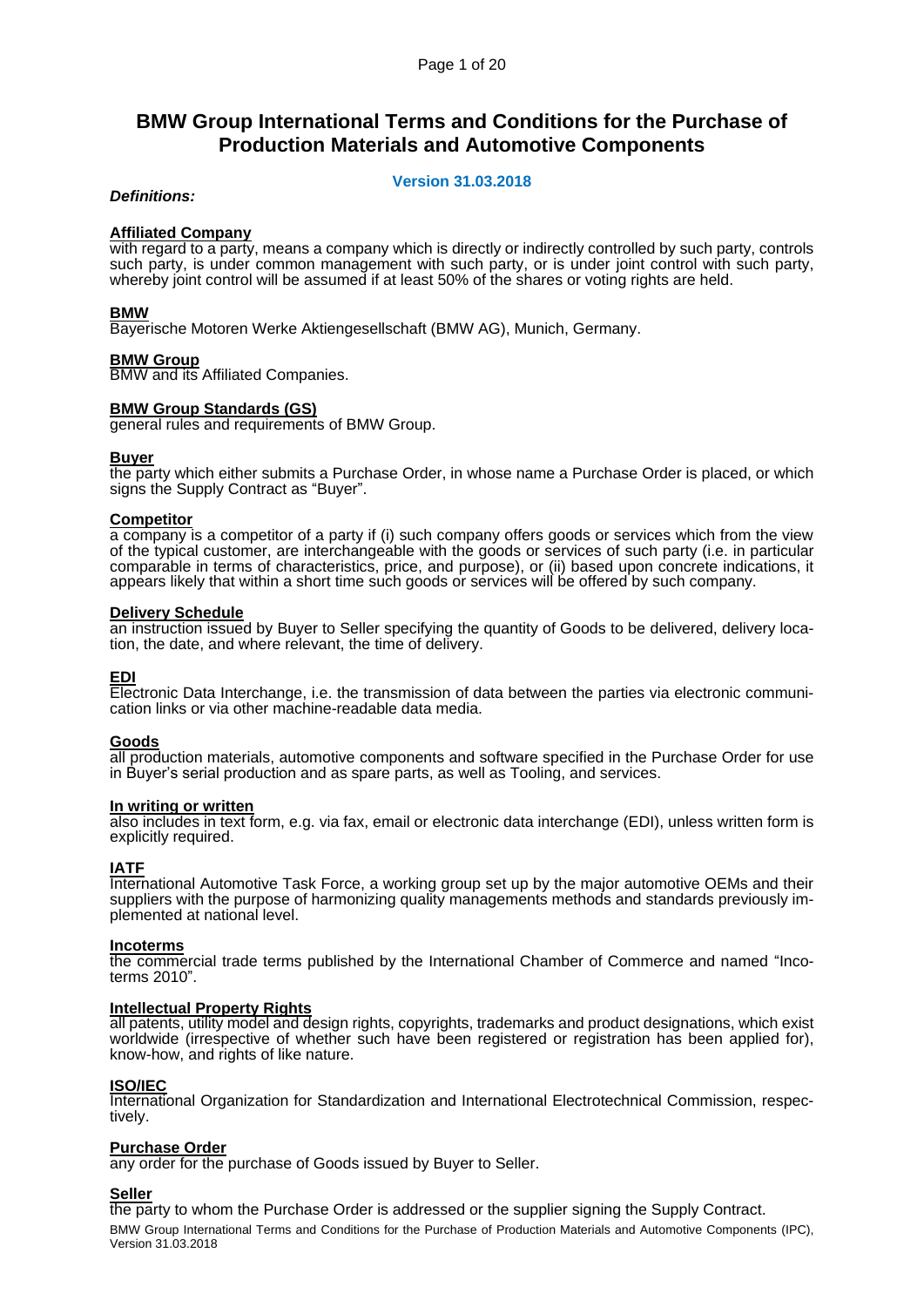# **Supply Contract**

any contract formed by Seller's acceptance (even implied) of a Purchase Order, or any contract signed by Seller and Buyer for the purchase of Goods.

# **Tooling**

production equipment, including but not limited to forging dies, testing and measuring equipment (e.g. gauges), matrices, models, samples, tools, devices, drawings and similar items required for the production and examination of Goods.

# **VDA**

Verband der Automobilindustrie (German Association of the Automotive Industry), Berlin, Germany.

# **1.** *General*

- **1.1** These BMW Group International Terms and Conditions for the Purchase of Production Materials and Automotive Components (hereinafter **"Purchase Terms and Conditions"**) shall apply to the purchase of Goods by Buyer from Seller. Unless expressly provided otherwise in these Purchase Terms and Conditions, the relevant statutory rules of the applicable law according to Clause [23.1](#page-19-0) shall apply.
- **1.2** Seller has read and understood these Purchase Terms and Conditions and hereby agrees that upon Seller's written acceptance of a Purchase Order (according to Clause [2\)](#page-1-0) or with the start of its performance on a Purchase Order, Seller shall be legally bound to these Purchase Terms and Conditions.
- **1.3** To the extent that the following provisions refer to internal documents/requirements of Buyer (e.g. BMW Group Standards), each of these are published on the BMW Partner Portal of BMW Group at [https://b2b.bmw.com](https://b2b.bmw.com/) (hereinafter **"b2b-Portal"**) /> Applications /> TEREG (Technical Rules and Standards); upon request Buyer will provide them to Seller.
- **1.4** Seller shall provide current supplier master data on the b2b-Portal under /> Applications /> Supplier data maintenance (hereinafter **"Supplier Data Base"**) and designate a responsible master administrator for this. Where Seller is obligated under these Purchase Terms and Conditions to submit certificates, declarations or other verifications, Seller shall submit each of these immediately and with current validity date to the Supplier Data Base .

Buyer's review of, or failure to request such certificate, declaration or other verification identified in these Purchase Terms and Conditions, shall not constitute a waiver by Buyer of any of Seller's obligations under these Purchase Terms and Conditions, nor shall such be construed as Buyer's consent to Seller's behavior.

**1.5** Seller shall prompty and completely inform Buyer of name changes, of changes in legal form, as well as of changes which are material for the supply relationship between Buyer and Seller and which pertain to Seller's participation, shareolder, or ownership structure; Seller shall inform Buyer of aforementioned changes under email address [lieferantenstammdaten@bmw.de](mailto:lieferantenstammdaten@bmw.de) as well as the responsible purchase specialist department(s).

A material change for the supply relationship exists upon transfer of all or essentially all assets of Seller, a merger or split of Seller with or to another legal entity, the conclusion of a control or profit transfer agreement by Seller as the controlled company, as well as the acquisition of at least 30% of the voting rights to Seller's company by one or more purchasers acting jointly in one or more transactions.

# <span id="page-1-0"></span>**2.** *Purchase Orders*

**2.1** Buyer shall issue a Purchase Order to Seller for Goods. The acceptance of the Purchase Order by Seller is expressly restricted to the provisions contained in such Purchase Order as well as to these Purchase Terms and Conditions, and to any existing framework Supply Agreement for such Goods where applicable. Any additional and/or deviating terms or supply conditions from Seller are expressly excluded and shall not form part of any Supply Contract, unless agreed by the parties in written form. Each Purchase Order accepted by Seller pursuant to Clause [2.2](#page-2-0) will constitute a separate Supply Contract. In the case of discrepancy or inconsistency between a Supply Contract and these Purchase Terms and Conditions, the Supply Contract shall prevail over these Purchase Terms and Conditions.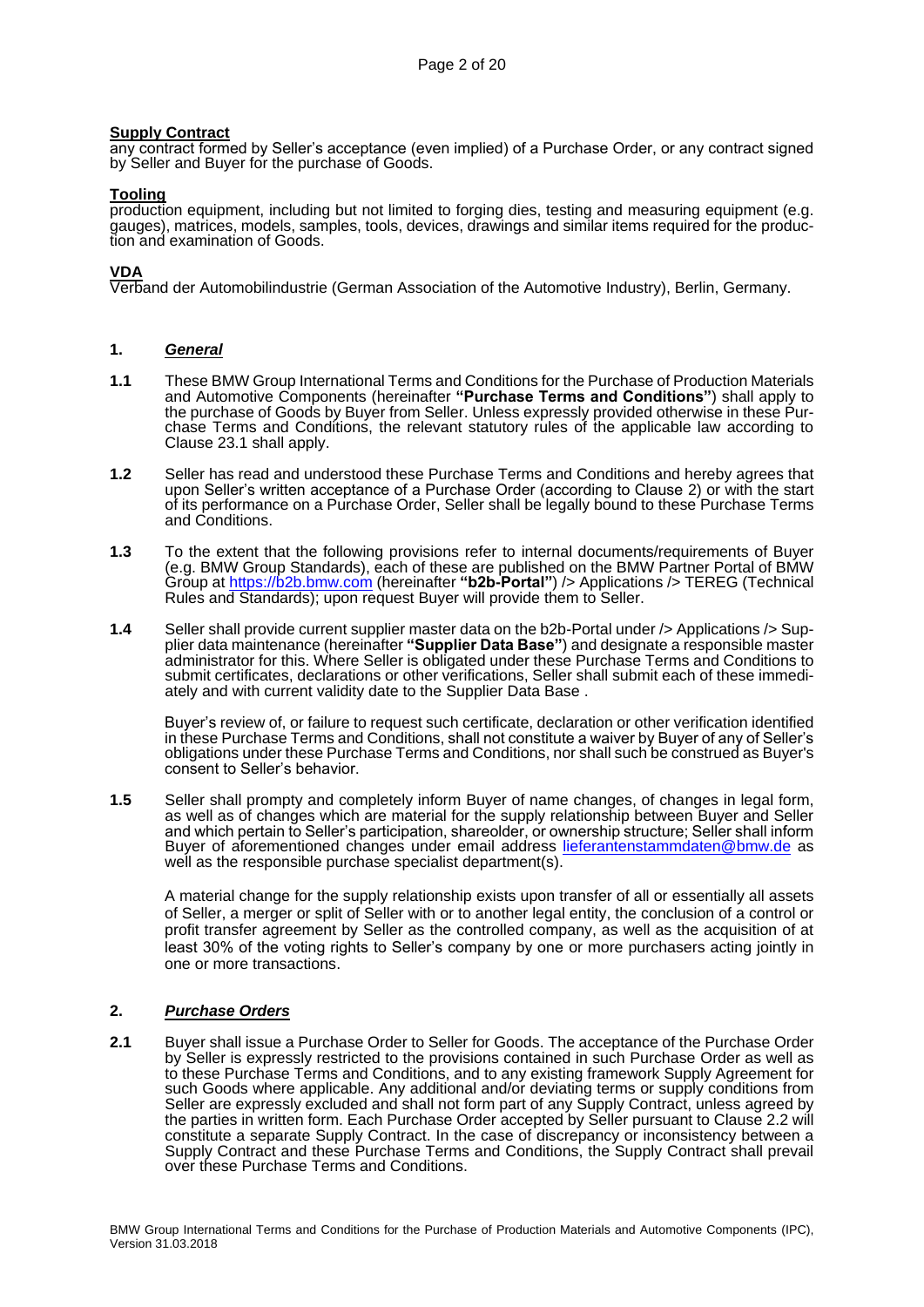- <span id="page-2-0"></span>**2.2** Within fourteen (14) work days of Seller's receipt of a Purchase Order, Seller shall submit acceptance of such Purchase Order in writing. In any event, any act taken by Seller for the fulfillment of a Purchase Order will constitute acceptance of such Purchase Order. In the event that Seller does not submit acceptance in writing or does not start performance on the Purchase Order within fourteen (14) work days following Seller's receipt of the Purchase Order, Buyer shall be entitled but not obliged, to revoke such Purchase Order without giving rise to any claims against Buyer by Seller.
- <span id="page-2-2"></span>**2.3** If Goods are ordered on the basis of a BMW part number, then such Goods shall comply with the applicable BMW drawings and additional documentation referenced in such drawings (in particular 3D-models, PRISMA-metadata, office supplementary sheets, published technical product specifications) as well as the corresponding project speficiations (Lastenhefte) and service level agreements (Leistungsschnittstellenvereinbarungen) in all particulars, unless otherwise agreed in writing with Buyer in a specific case. If the aforementioned drawings, documentation or project specifications (Lastenhefte) contain cross references to other documents without indication of an issue date, the version valid at the time of the most recent release of the referencing document shall apply, unless Buyer and Seller
- have reached a different, separate agreement hereto. **2.4** Buyer shall have the right to request changes with respect to the Goods including but not limited to specifications, drawings, designs, constructions as well as changes regarding date/time and place of delivery, packaging, quality, quantity and means of transportation. Such change requests shall consider Seller's reasonable interests. Seller is under a duty to suggest changes to Buyer, which Seller considers necessary or appropriate in view of revised statutory or other mandatory provisions or for other reasons. If a change results in an increase or a reduction of Seller's costs or in a potential delay of delivery, Seller shall immediately inform Buyer and the parties shall agree on a reasonable adjustment of Seller's remuneration for which Buyer places a change order. The content of a change order shall be deemed to be agreed if Seller does not

contradict the change order in writing within fourteen (14) days after its receipt.

In the event that any such change request results in an increase in Seller's stock, which is no longer usable by Buyer in serial production, Buyer will reimburse the costs Seller actually incurred in relation to

- finished and semi-finished products as well as corresponding raw materials, for which Delivery Schedules have been issued for a delivery date within one (1) month after receipt of Buyer's change request,
- finished and semi-finished products and corresponding raw materials which, upon Buyer's written request, are included in a buffer stock.

provided that in all cases Seller is unable to find an alternative use.

- **2.5** Seller shall not be entitled to carry out changes with respect to the Goods (including, but not limited to specifications, additional and functionalities not agreed upon, drawings, designs, software, constructions, production process, date/time and place of delivery, packaging, quality, quantity and means of transportation) without Buyer's prior written consent.
- <span id="page-2-1"></span>**2.6** Unless otherwise provided by the law of the country (and if relevant the state/region) applicable to the Supply Contract, Buyer may terminate a Supply Contract and/or a relating framework supply agreement for extraordinary reasons by written notice to Seller, if Seller:
	- commits a breach of the Supply Contract, for which there is no remedy, or
	- commits a breach of the Supply Contract, which is capable of remedy but fails to remedy the breach within thirty (30) days of a notice from Buyer specifying the breach and requesting it to be remedied, or
	- violates applicable law, provided that a continuing collaboration is unreasonable for Buyer because of such violation, considering all circumstances and weighing the mutual interests of both Parties, or
	- offered, promised or granted a benefit of any kind to another business representative (particularly but not limited to an employee of Buyer) or public official in order to induce or reward him in connection with the negotiation, decision-making process or performance of the Supply Contract.

If Buyer is entitled to terminate a Supply Contract and/or a relating framework supply agreement in accordance with this Clause [2.6,](#page-2-1) then Buyer may terminate other contracts with Seller if a continuance of such other contract(s) would be unreasonable for Buyer.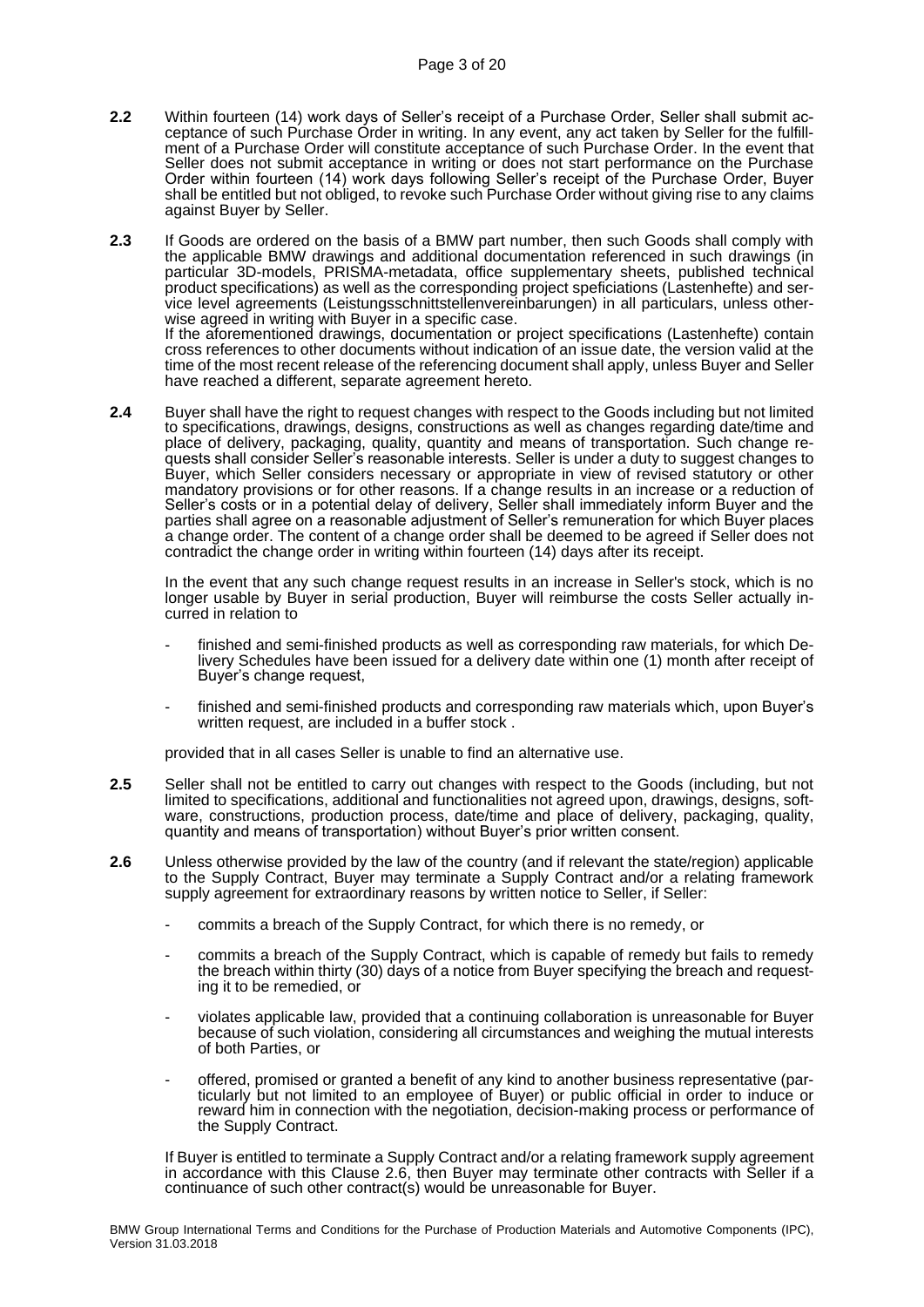Other or further termination rights of Buyer, e.g. according to applicable statute, shall remain unaffected.

- **2.7** In the event that either party becomes insolvent, or bankruptcy or insolvency proceedings of any nature are commenced in relation to a party, the other party shall be entitled to extraordinarily terminate the Supply Contract and/or a related framework supply agreement with written communication.
- **2.8** Termination of any Supply Contract and/or a relating framework supply agreement under this Clause 2 shall be without prejudice to the accrued rights and duties of the parties and shall not affect the applicability or further applicability of any provision which expressly or implicitly should apply following a termination.
- **2.9** The quantities stated in any requests for quotation and/or offers serve solely as non-binding orientation values, e.g. for the purpose of price calculations, and do not establish any obligation for the Buyer or its Affiliated Companies to order such quantities. Delivery quotes set out in any Purchase Order are in no way connected to quantities in requests for quotation and/or offers.
- **2.10** If it is agreed in the Supply Contract that price components for raw materials are determined based on raw material indexes (e.g. LME stock market price) in the transaction as a price adjustment clause, or on raw material surcharge (MTZ), or in a market-oriented negotiation, then the other price elements shall be considered and negotiated separately from abovementioned raw material price elements.

## **3.** *Delivery Times and Delay*

- **3.1** Delivery dates and quantities shall be determined by the agreements in the Purchase Order and/or Delivery Schedules. Seller accepts the condition that delivery times and quantities are of the essence for the contract fulfillment and therefore Buyer may reject and/or return at Seller's expense any delivery of Goods or part thereof received before or after the delivery date or in excess of the quantity specified in the Purchase Order and/or Delivery Schedule.
- **3.2** Seller shall be bound to comply with any Delivery Schedule or any change thereto issued by Buyer, unless Seller notifies Buyer of his reasonable objection thereto in writing within the following periods:
	- one (1) working day after receipt of the Delivery Schedule or change notification thereto, if the requirements or amendments therein are to come into effect within ten (10) working days (inclusive) after receipt of the Delivery Schedule or amendment thereto.
	- three (3) working days after receipt of the Delivery Schedule or change notification thereto, if the requirements or amendments therein are to come into effect eleven (11) working days to three (3) calendar months (inclusive) after receipt of the Delivery Schedule or amendment thereto.
	- ten (10) working days after receipt of the Delivery Schedule or change notification thereto, if the requirements or amendments therein are to come into effect more than three (3) calendar months after receipt of the Delivery Schedule or amendment thereto.
- **3.3** Where specified in the Purchase Order and/or Delivery Schedules, Seller shall deliver Goods "just-in-time", that is, at an appointed time of delivery without delay immediately prior to the serial production, or "just-in-sequence", that is, in the correct sequence of delivery, such sequence to be set out in Delivery Schedules.
- <span id="page-3-1"></span>**3.4** Seller agrees to take all actions necessary and appropriate to ensure that the Goods reach Buyer as required under the relevant Supply Contract. Should concrete circumstances or events become known to Seller which will or could lead to non-compliance with a delivery date or delivery quantity (hereinafter **"Critical Supply Situation"**), Seller shall take all necessary and appropriate corrective measures and without undue delay inform Buyer. Upon specific request by BMW, Seller shall also inform BMW of abstract risks which could lead to a Critical Supply Situation and demonstrate protective and contingency plans.
- **3.5** Seller shall compensate Buyer for all losses and damages resulting from the non-compliance with its delivery obligations, including lost profit (inclusive of lost contribution margins), unless it concerns a non-compliance without fault in accordance with Clause [3.6.](#page-3-0) Lost profits shall be compensated by Seller only if the delivery date is exceeded by more than ten (10) days or Seller breached an obligation according to Clause [3.4.](#page-3-1)
- <span id="page-3-0"></span>**3.6** Either of the parties may suspend performance of a Supply Contract for the duration of a nonfault non-compliance. Non-fault non-compliance shall mean any non-compliance which results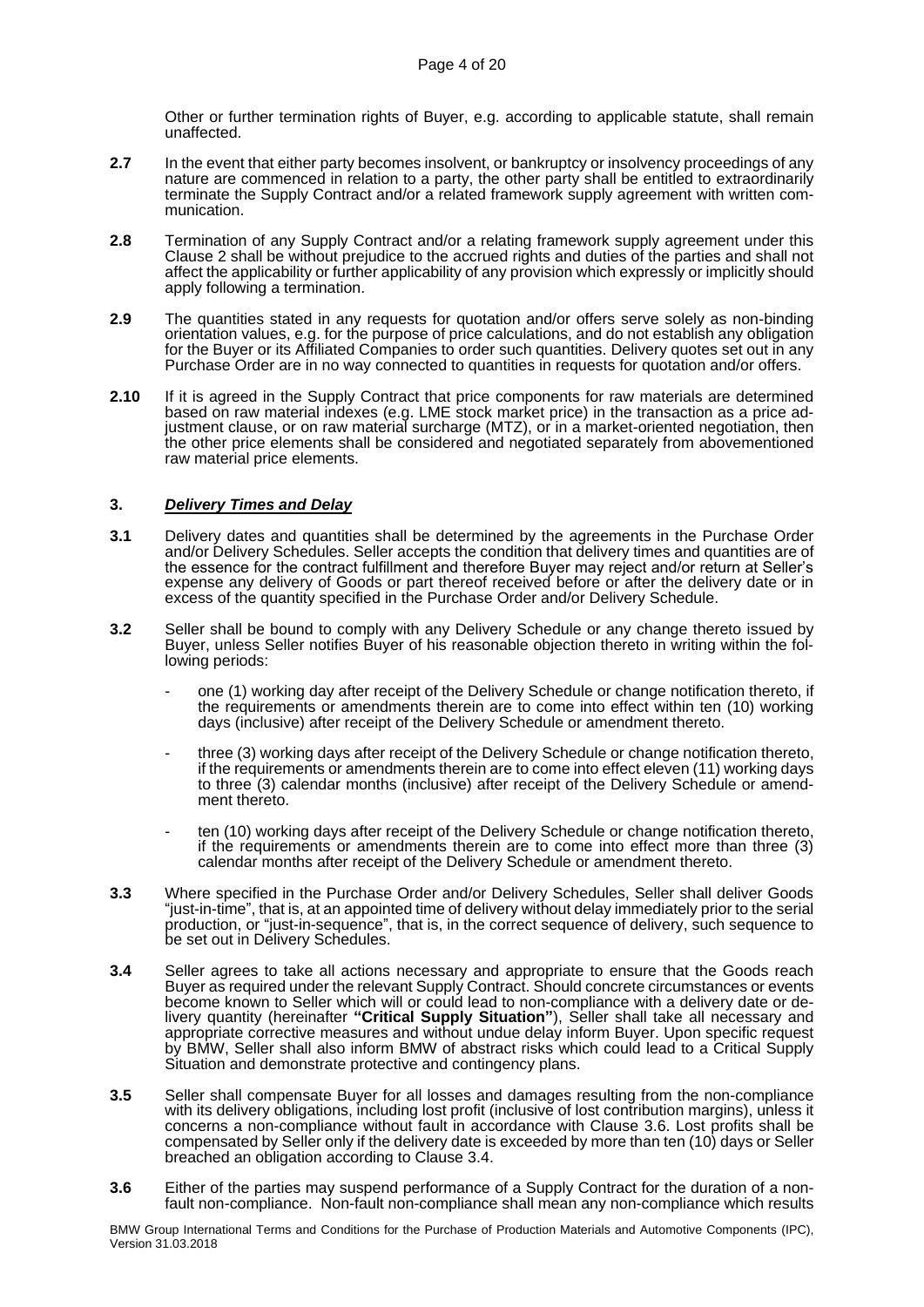from force majeure, or acts of public enemy, governmental restrictions, prohibitions, expropriations or quantitative restrictions by governmental authority, embargoes, fires, floods, tsunamis, typhoons, hurricanes, earthquakes, epidemics, unusual severe weather, delays of similar natural or governmental causes, and strikes or labor disputes (caused by or involving employees of the defaulting party or its suppliers) or other circumstances which despite industry-standard preventive risk and supplier management, are outside of the reasonable influence of the defaulting party. Nothing contained in this Clause [3.6](#page-3-0) shall limit either party's rights granted by other provisions of these Purchase Terms and Conditions.

**3.7** If the parties agreed that Seller should maintain a buffer stock, or in case of a Critical Supply Situation according to Clause [3.4,](#page-3-1) then Seller shall notify Buyer of the current inventory level at monthly intervals (or at any other reasonable interval as requested by Buyer).

# **4.** *Packaging, Transport*

**4.1** Goods shall be suitably, carefully and appropriately packed in accordance with the "BMW Group Packaging Manual" (hereinafter **"Packaging Manual"**) and in accordance with the instructions of Buyer's packaging department. Seller shall comprehensively provide the packaging data with regard to all required and necessary information in a form defined by Buyer. In the event that the packaging data provided by Seller contains incorrect or incomplete information, Seller shall reimburse Buyer for any costs incurred by Buyer as a result thereof. The Packaging Manual is available under b2b-Portal /> Departments /> Logistics /> Packaging, or Buyer will send it upon request.

Further, the "Logistics Requirements for Suppliers of BMW Group" apply; these are available under b2b-Portal /> Departments /> Logistics; upon request, these will also be sent by Buyer.

- **4.2** Delivery documents must be made in writing. With regard to documents accompanying Goods (physical or electronic documents), Seller shall comply with Buyer's EDI implementation guidelines and the Packaging Manual. Buyer's EDI implementation guidelines are available under b2b-Portal /> Departments /> Logistics /> Exchange of Logistical Data, or these will be sent by Buyer upon request.
- **4.3** Seller shall execute the shipping notification (notification of readiness for dispatch) following the VDA Standard 4933 in accordance with Buyer's EDI implementation guidelines over the BMW Connected Supply Chain (CSC) portal under b2b-Portal /> Departments /> Logistics, unless otherwise agreed.

If an Incoterm other than FCA is agreed between the parties, then Seller is obligated to communicate the shipping notification information following the VDA Standard 4933 in addition to the shipping information following VDA 4945/IFTSTA in accordance with Buyer's EDI implementation guidelines.

- **4.4** The following Clauses [4.5](#page-4-0) to [4.8](#page-5-0) apply to Supply Contracts under Incoterms "FCA" or "EXW" only.
- <span id="page-4-0"></span>**4.5** All shipments shall be handled by a carrier contracted by Buyer and specified to Seller. Buyer reserves the right to choose the mode of transport.
	- a) In order to ensure compliance with the agreed delivery date Seller has to calculate the day of the planned pick-up of the Goods considering the lead-time specified by Buyer separately. Lead-time is defined as the time from pick-up of the Goods by the carrier at the agreed location up to drop-off at Buyer's specified place of delivery.
	- b) Seller shall notify the carrier of the Goods' readiness for dispatch by 12 noon at the latest on the day before the planned pick-up of the Goods. The notification of dispatch readiness shall be made in writing on the basis of the carrier's formats, templates, procedures and communication media, which have been agreed to with Buyer. The notification of the readiness for dispatch shall contain the following data:
		- shipping location and specific loading point,
		- quantity, type and BMW identification numbers of all loading units,
		- gross weight and dimensions per loading unit, including pile factor (in case stackabilty is restricted or not possible) particularly for alternative and cardboard packaging,
		- pickup day, agreed date and time of delivery to Buyer,
		- Buyer's place of delivery and unloading point (including address and BMW unloading point number) and plant code,
		- information in the case of dangerous goods, and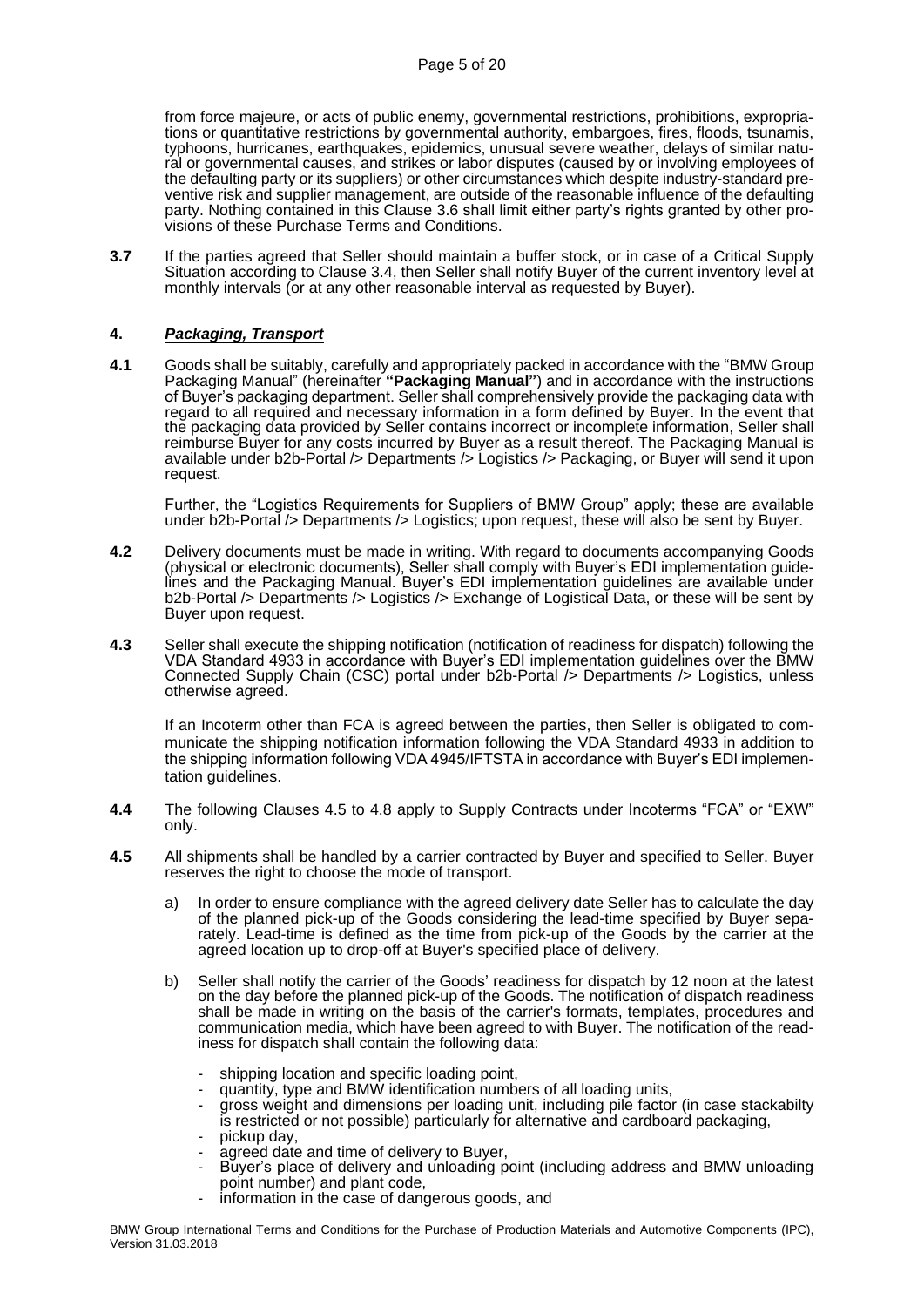- information in the case of customs goods.
- c) Seller shall grant access to the shipment area (ramps/loading area) on its business premises to the carrier, provided that the carrier complies with the statutory and other provisions (e.g. rest periods, presence of safety gear) and it does not conflict with Seller's business secrets.
- d) In the event that the notification of readiness for dispatch completed by Seller contains incorrect or incomplete information, or Seller otherwise violates its duties in the scope of the transport process, any additional costs incurred shall be borne by Seller.
- **4.6** For domestic German shipments, courier, express and parcel shipments (CEP-shipments) shall be carried out by CEP-service providers contracted by Buyer. Outside Germany all domestic and international CEP-shipments shall be carried out solely by CEP-service providers to which Buyer agrees.
- **4.7** Special transports at the expense of Buyer are only permitted upon special request of Buyer's material planning departments.
- <span id="page-5-0"></span>**4.8** Buyer shall send empty containers and pallets at its own expense unless otherwise agreed. Generally a pallet exchange does not occur.

# <span id="page-5-3"></span>**5.** *Transfer of Risk*

Unless otherwise agreed between the parties in writing, the risk of damage or loss to the Goods shall transfer to Buyer in accordance with the Incoterm agreed in the Supply Contract. Unless otherwise agreed between Buyer and Seller, the Goods shall be deemed to be sold "FCA", with named place being the premises of Seller where the Goods are ready for dispatch. Seller shall not change any place named in connection with any Incoterm without Buyer's prior written consent.

## **6.** *Notice of Defects*

Buyer shall conduct an inspection of incoming Goods only with respect to externally visible transport damages, the quantity of containers according to the loading list as well as regarding identity deviations of the delivered Goods from the Goods specified in the shipping documents, and notify Seller of any such defects without undue delay. Moreover, Buyer shall conduct an inspection of incoming Goods in compliance with the technical specifications IATF 16949 "Quality management system requirements for automotive production and relevant service parts organisations (IATF 16949:2016)" (hereinafter **"IATF 16949"**) and notify of any defects of the delivery once such has been discovered by Buyer in the ordinary course of its business.

## **7.** *Invoicing and Payment*

<span id="page-5-2"></span>**7.1** Unless otherwise agreed or otherwise prescribed by law, the invoicing of Seller will be done by credit note via EDI.

Seller need not send additional invoices to Buyer since invoicing will be done based on the receipt of Goods and the terms agreed in the Supply Contract. For customs purposes regarding import deliveries, Seller shall attach a commercial invoice in English, in duplicate, to the shipping documents. Such commercial invoice shall include the required data as set out in Clauses [7.2](#page-5-1) and [8.](#page-7-0)

- <span id="page-5-1"></span>**7.2** If the parties have agreed that Seller will not be invoiced via a credit note, then Seller shall submit a commercial invoice. The original invoice shall be sent to Buyer's invoice verification and accounts payable department or (if specified on the relevant Purchase Order) to its billing address. Such invoices shall comply with the requirements of the national law stated in Clause 23.1, including in particular but not limited to, the requirements of the applicable taxation legislation. If requested by Buyer, Seller shall transfer all invoices electronically (e-Invoicing). The possible transmission modes will be prescribed by Buyer. The invoices shall in particular include the following data:
	- Seller's full corporate name and full address of the registered office, and Seller's tax number or value-added tax identification number.
	- Buyer's full corporate name and full address of the registered office;
	- the invoicing party's supplier number issued by Buyer (8-digit) and, if different:
		- Seller's supplier number issued by Buyer (8-digit) and/or
			- Payee's supplier number issued by Buyer (8-digit);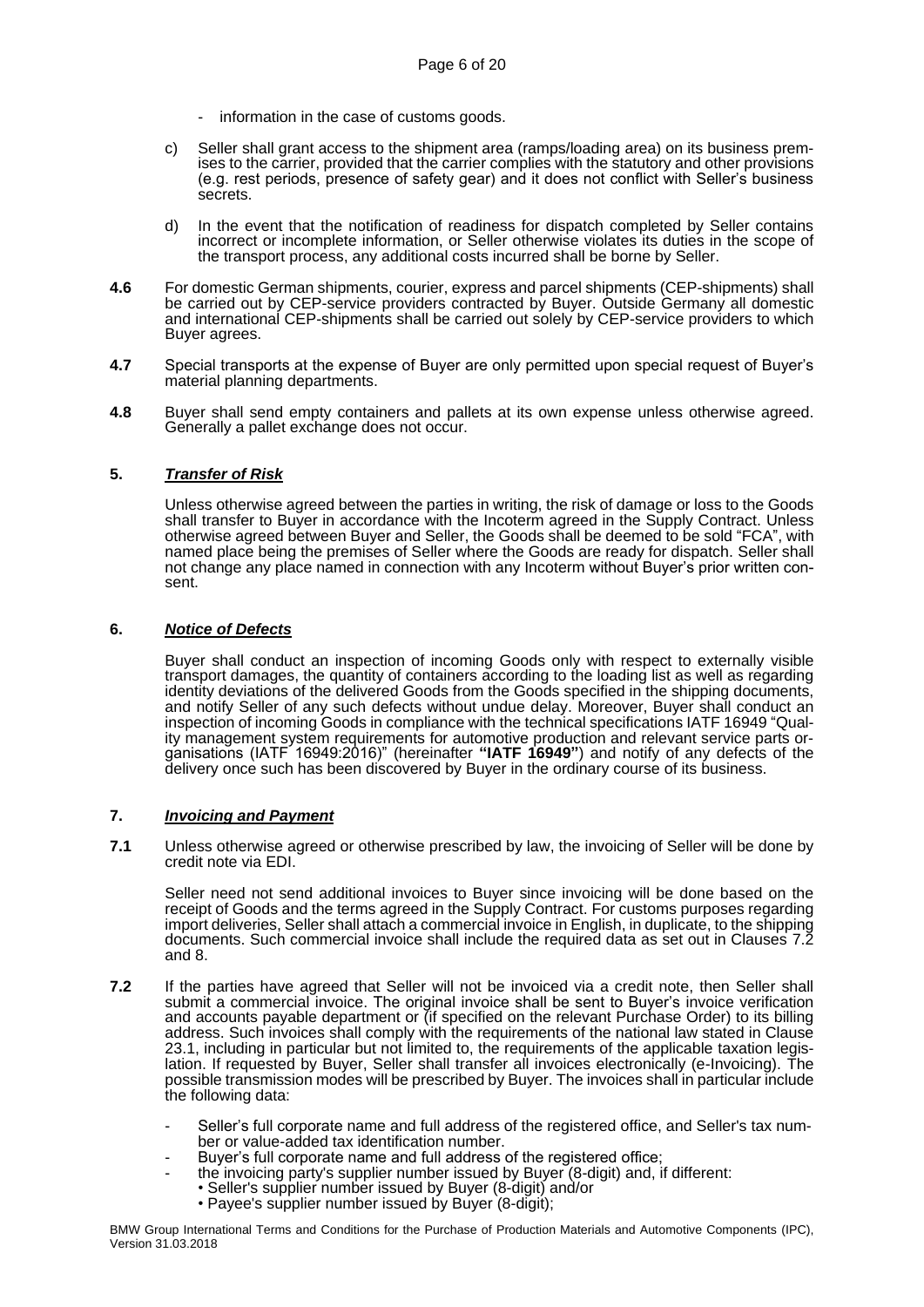- in case of intra-European (EU) deliveries:
	- VAT ID of Buyer
	- VAT ID of Seller:
- for deliveries within Germany:
- Seller's VAT ID or national tax number;
- for deliveries within Great Britain:
- Seller's VAT ID.
- • when ordered by BMW AG: British VAT ID of BMW AG (GB748003249);
- for deliveries within Austria: • Seller's VAT ID
	- when ordered by BMW AG: Austrian VAT ID of BMW AG (ATU31792209);
- for deliveries within Mexico:
	- RFC ("Registro Federal de Contribuyentes") of Buyer
- RFC ("Registro Federal de Contribuyentes") of Seller;
- origin of the Goods;
- applicable VAT rate and VAT amount, total net invoice amount excluding VAT;
- reference to tax exemptions;
- charges split according to VAT-rates;
- date of invoice;
- date of delivery or performance;
- sequential and unique invoice number;
- specification of Goods (quantity, measuring unit, type) or service rendered;
- in case of prepayments / advance payments: the date of payment receipt;
- any reduction of charges agreed in advance, if not already accounted for; lower VAT value must be stated;
- Buyer's Purchase Order number / Buyer's Purchase Order modification number;
- Buyer's part number;
- Seller's delivery note number;
- date of shipment of the Goods (explicitly stated on the invoice), delivery location / unloading point;
- in case of re-delivery of a prior delivery to Buyer: Delivery note number indicated by Buyer with respect to the said prior delivery;
- value of Goods delivered (price per item and total price);
- price unit, currency unit; for deliveries within the UK not being invoiced in Great British Pound (GBP): In addition to the values in the agreed currency, the value-added tax and net values shall be stated in GBP in the invoice as well as the exchange rate;
- packaging price (per unit of Goods);
- package count and weight (gross/net).

Invoices which fail to meet the requirements of this Claus[e 7.2](#page-5-1) may be rejected by Buyer. Seller will be notified; costs arising therefrom will be invoiced to Seller. In such case the term allowed for payment shall begin on the day of receipt of the new, due and proper invoice, which meets the requirements of this Clause [7.2.](#page-5-1)

- <span id="page-6-0"></span>**7.3** Any change of (a) the recipient of payment, (b) the invoicing party or (c) the Purchase Order recipient requires Buyer's prior written consent. Any change in the flow of Goods/flow of invoices from the place of origin of the Goods to Buyer has to be communicated in writing to Buyer in advance. Costs arising from damages resulting from not meeting the requirements of this Clause [7.3](#page-6-0) shall be borne by Seller.
- **7.4** Payment of Goods delivered or services performed according to contract will be made within the payment period agreed in the Purchase Order:
	- a) If the invoicing is done per credit note in accordance with Clause [7.1,](#page-5-2) then the receipt of the Goods at the demand location or the acceptance with confirmation of performance will be decisive for calculating the start of the payment period.
	- b) If the invoicing is not done per credit note in accordance with Clause [7.1,](#page-5-2) then the receipt of the Goods at the demand location or the acceptance with confirmation of performance, as well as in each case the receipt of a proper, auditable invoice which corresponds to the requirements of Buyer in accordance with Clause [7.2,](#page-5-1) will be decisive for calculating the start of the payment period.
	- c) For the calculation of the payment period for a service which was performed prior to the due date, such service will count as performed on the due date which was agreed.
- **7.5** The mode of payment will be at Buyer's option, either bank transfer or check. Seller is obligated to provide current accurate bank information, and upon request, to confirm such. Transfer fees will be split (transfer charge code "Share"), provided otherwise is not agreed. The Buyer is authorized to settle Seller receivables in another currency other than that of the Purchase Order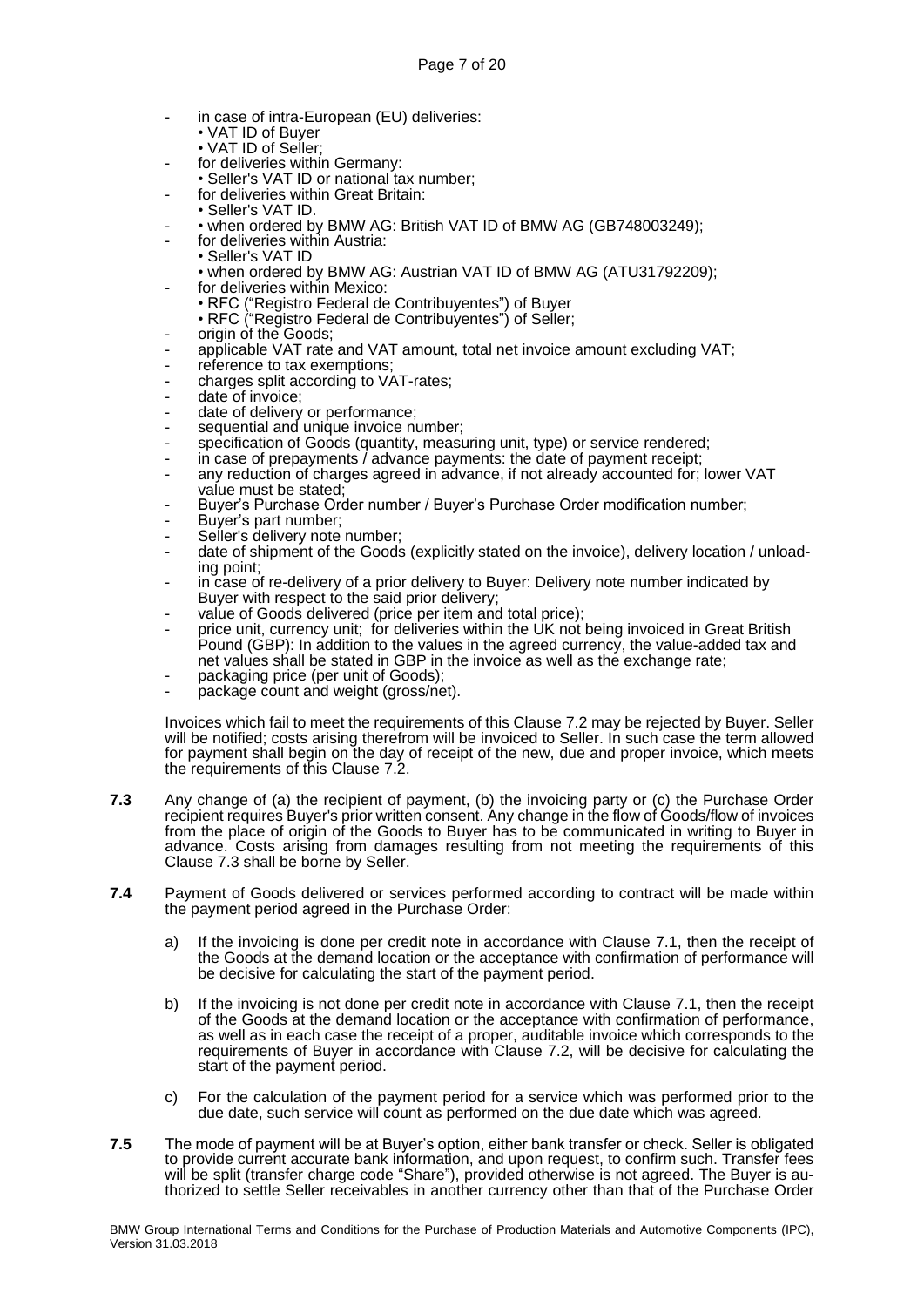currency if Seller's account proveably does not enable payment in the currency of the Purchase Order. The conversion rate in such case will be that which is effective on the payment day.

- **7.6** Where delivery is not made in accordance with the Supply Contract, Buyer shall be entitled to withhold a proportional amount of the price until Seller has fulfilled its obligations in full.
- **7.7** Buyer shall have the right to refuse performance if such performance would constitute a breach of applicable laws by Buyer.
- **7.8** Seller may not assign its claims or receivables hereunder without the prior written consent of Buyer.
- **7.9** Payment by Buyer for any Goods neither indicates nor constitutes acceptance of such Goods.
- **7.10** Buyer receivables which arise from these Purchase Terms and Conditions or which are in connection with such, are immediately due unless otherwise agreed in an individual case.
- **7.11** Buyer shall be entitled to offset its claims against receivables of Seller and also receivables that are assigned from Seller to any third party. Buyer may convert its receivables at the day rate of the offset to the currency of Seller's receivable.In addition, Buyer is entitled to offset its receivables against Seller's claims against any of the following companies:
	- BMW AG;
	- BMW Fahrzeugtechnik GmbH
	- BMW Hams Hall Motoren GmbH;
	- BMW M GmbH;
	- BMW Motoren GmbH;
	- BMW (UK) Manufacturing Ltd.;
	- Rolls-Royce Motor Cars Ltd.;
	- Swindon Pressings Ltd.;
	- BMW Manufacturing Co., LLC.;
	- BMW Consolidation Services Co., LLC;
	- BMW (South Africa) (Pty) Ltd. and
	- BMW SLP S.A. de C.V. (Mexico).

Moreover, Buyer is entitled to offset its claims against Seller's claims, also regarding receivables to which any of the above-named companies are entitled to against Seller.

## <span id="page-7-0"></span>**8.** *Customs, Conformity, Origin and Export Control and Supply Chain Security*

- **8.1** For customs purposes Seller shall attach an English-language commercial invoice in duplicate to the shipping documents. Any deviation from that procedure is only permitted subject to Buyer's prior written consent.
	- a) For deliveries incurring customs duties, the invoice shall additionally specify as separate items:
		- costs not included in the price (such as commissions, broker fees, license costs, Tooling costs);
		- costs included in the price (such as cost of assembly and freight cost);
		- value of repairs carried out according to costs of materials and wages; and
		- value of components contributed by Buyer (Beistellungen) related to the Goods delivered.
	- b) Even if deliveries are made free of charge, an indication of value is still required with a note "For Customs Purposes Only", which should reflect usual market price. Either the invoice or the delivery note shall include the reason that the delivery is made free of charge (e.g. free of charge sample deliveries).
	- c) Should further official documents or documents of accredited inspection bodies (e.g. CCCor InMetro- certification) be required for the intended use of the Goods as per Buyer's specifications (particularly, the project specifications) in the case of imports or exports, for the type approval or for the proof of product conformity, Seller shall at its own cost procure such documents for Buyer without delay and make them available to Buyer via the transmissions system prescribed by Buyer (e.g. post, email, exchange server, IT system).
- **8.2** Seller shall make a binding communication to Buyer of the non-preferential and preferential origin of the Goods by either: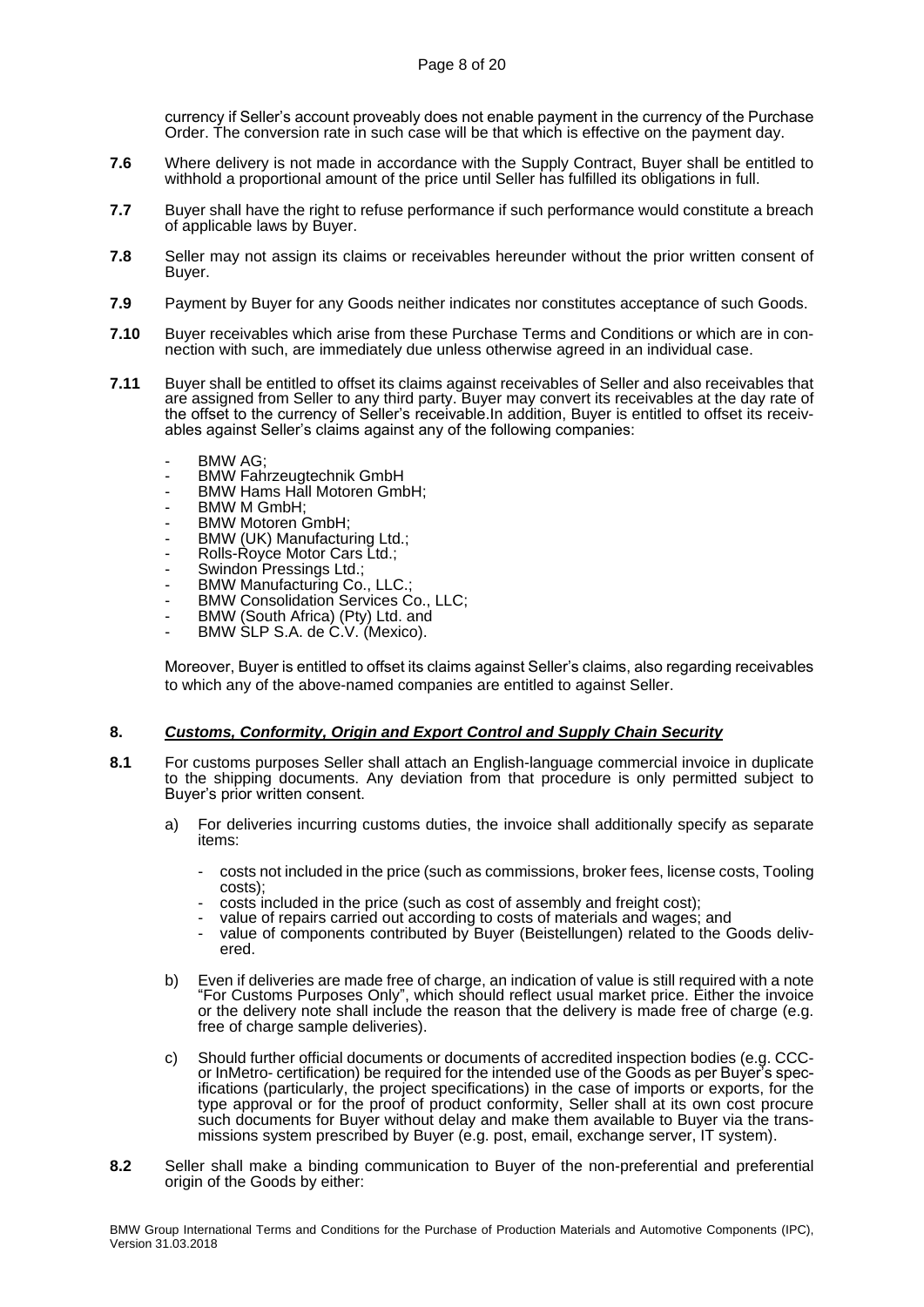- using the BMW Group application Origin and Preference Portal (OPAL) or other applications made available via the b2b-Portal and submitting the required origin data by electronic means (preferred option), or
- in exceptional cases, communicating the origin data in written form within fourteen (14) days starting with the receipt of Buyer's request letter. The origin data shall be supplied in written form by the time of the first delivery at the latest. The written form requires the handwritten signature (in original form) through an authorized representative of Seller.

Without prior written approval from Buyer, origin declarations printed upon the business forms of Seller will not be recognized by Buyer, unless such is required by law.

Changes of the Goods origin shall be notified to the Buyer in writing without undue delay.

If Seller supplies Goods, which may be granted preferential treatment in the import country, Seller shall attach a suitable proof of origin to that shipment (e.g. Form sheet A, EUR 1). Such proof is required with every such shipment in a legal format accepted by the customs authority of the country of import.

If proof of origin is required by virtue of other local import rules in the country of import, Seller shall likewise provide Buyer with such proof.

- **8.3** Seller shall provide Buyer with all such support as may be necessary to enable Buyer to reduce or minimize its liability to customs duties. Upon Buyer's request, Seller commits to implement, particularly in the EU, customs procedures with commercial impact pursuant to Art. 210 of regulation (EU) No. 2913952/2013 (European Customs Code) or submit declarations (affidavits) pursuant to customs rules of third countries in close coordination with Buyer. If Seller participates in a US Foreign Trade Zone, MX IMMEX or comparable program (hereinafter **"Programs"**), then Seller undertakes towards Buyer that it will comply with all applicable legal norms and regulations in connection with such Programs, as well as timely and in correct form, and with complete and correct content, provide Buyer with all necessary information for its compliance with its duties under such Programs.
- **8.4** For any and all questions and instructions arising out of or required in connection with customs and declarations of origin, Seller shall contact Buyer's respective customs department.

Unless otherwise agreed, customs clearance in the country of export shall be the responsibility of Seller and customs clearance in the country of import shall be the responsibility of Buyer. If Seller assumes responsibility for customs clearance in the country of import without Buyer's prior written approval, Seller shall bear the costs of such clearance.

**8.5** Seller shall ensure supply chain security and observe legal requirements. Seller shall, upon Buyer's request, provide reasonable evidence such as certificates or declarations (for example in the AEO security statement, explanations in the scope of C-TPAT or similar programs), to support Buyer in official audits and ensure a comparable standard of care towards Seller's business partners.

If Seller is supplying a production plant or logistics facility of Buyer's from a dispatch location or via an airport which is located in a member state of the European Union by air freight (also as a substitute for a standard sea freight process), Seller shall hand over the Goods to a 'regulated agent' in the sense of Art. 3 Para. 26 Regulation (EC) No. 300/2008, assigned by Buyer in such condition that the Goods can be transported according to Annex 6.1.1. and Annex 6.3.2. of Regulation (EU) No. 1998/2015 on a passenger plane without further security checks as according to Annex 6.2 of Regulation (EU) No. 1998/2015. If the dispatch location of Seller is certified as 'known sender' in the sense of Art. 3 Sec. 27 Regulation (EC) No. 300/2008 or as 'regulated agent' in the sense of Art. 3 Sec. 26 of Regulation (EC) No. 300/2008, Seller shall inform Buyer about this fact. Seller shall notify BMW (Purchasing) of any foreseeable changes or threats to this status without undue delay.

- **8.6** Seller shall inform BMW
	- of any export restrictions applicable to the Goods and technologies (e.g. registrations in accordance with the Dual-Use Regulation or comparable regulations).
	- if the Goods and technologies are subject to any export/re-export license under US law/US regulations, and
	- of the relevant classification number applicable (e.g. ECCN Export Control Classification Number for US products, "AL-Number" for Goods and technologies listed in the German Export Control List, the "Dual-Use-Number" for Goods and technologies in accordance with the Dual-Use Regulation, etc.), as well as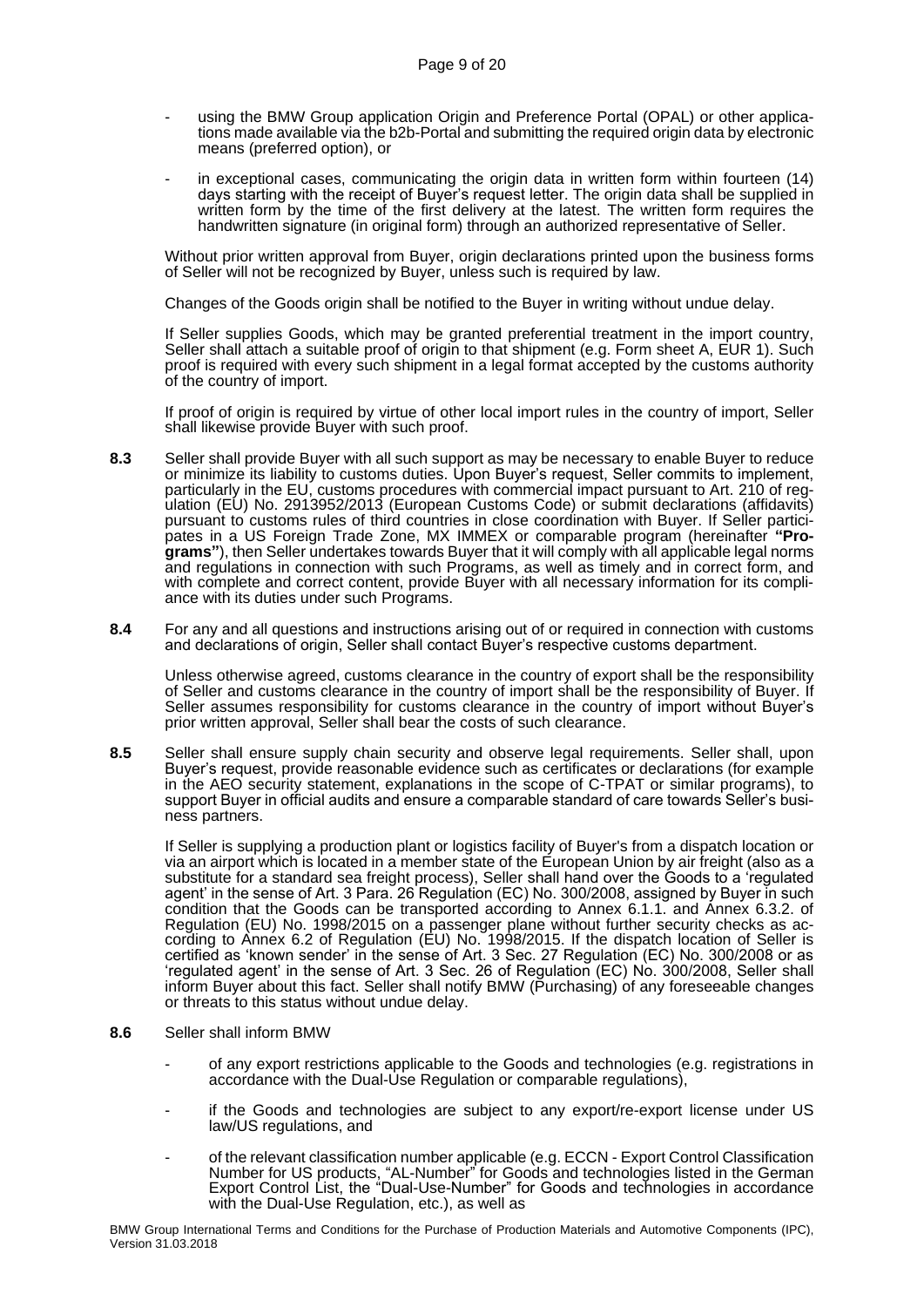of any exemptions available for the Goods and technologies.

Seller shall provide such information directly to the BMW department of customs and export control (contact persons see under b2b-Portal /> Departments /> Finance /> Export control). Upon Seller's request, Buyer will provide Seller with the required declarations / notifications.

## **9.** *Quality*

- **9.1** Seller shall be certified in and compliant with the latest edition of IATF 16949; the certification has to be evidenced to Buyer through submission of a respective certificate. Buyer and Seller may agree in writing on variations of the requirements set out in Sentence 1 above.
- <span id="page-9-0"></span>**9.2** A production process and product approval of the series process (hereinafter **"PPA-Procedure"**) shall be successfully completed by Seller before Goods are supplied:
	- for the first time; or
	- under a new part number; or
	- after any process modification (e.g. caused by the addition of another customer to a production line).

For the purposes of this Clause 9, a PPA-Procedure is a performance test of Seller's manufacturing process, including its production plants, equipment and machines and its production logistics processes, under serial conditions and according to Buyer's requirements, to prove that Seller is able to produce the required quantity and quality of Goods with the plant, personnel and machine capacity.

Seller will use the PPA-Procedure to produce initial samples of the Goods. Seller will inspect initial samples in accordance with the VDA publication "Quality Management in the Automotive Industry, Volume 2: Quality Assurance for Supplies", in its version valid at such time.

Further, the BMW Group Standards GS 98001 – "Process series", GS 90018-1 "Requalification of product and process at suppliers – General specifications" and GS 90018-2 "Requalification of product and process at suppliers - Process, checklist" apply. Seller is particularly obligated to conduct an unaccompanied requalification at least every 12 months after completion of the PPA-Procedure.

- **9.3** In case of a conflict between the Supply Contract and IATF 16949 or the abovementioned VDA publication, the Supply Contract shall prevail.
- **9.4** In the event that any authorities responsible for vehicle safety standards demand inspection of the production process and disclosure of the test records, Seller shall, upon request of Buyer, give such authorities access to such records and provide them with any support as may reasonably be expected.
- <span id="page-9-1"></span>**9.5** Seller shall comply with the VDA process description "Special Characteristics (SC)". Special Characteristics are product features or production process parameters which could have effects on the safety (SC safety requirements) or compliance with government regulations (SC legal/ production conformity), the fit, the function (SC functions), the performance or other processing of the product. Further information on this can be found in the IATF 16949 as well as in the BMW Group Standards GS 90000-1 "Technical regulations", GS 91005-1 "Technical Drawings" and GS 91011 "L-marking of features in release documents".
- **9.6** Seller shall ensure that each of its subcontractors are contractually bound to Seller to comply with the terms of Clauses [9.2](#page-9-0) to [9.5](#page-9-1) and Clause [9.8](#page-10-0) Sentence 1.
- **9.7** If Seller repeatedly or grossly violates the agreed quality and/or quantity objectives (in particular criteria for escalation according to the overview under b2b-Portal /> Collaboration /> Escalation process, or project goals of the Service Level Agreement), Buyer – if due to capacity reasons it is absolutely necessary, also with the support of third parties – shall be entitled to take supportive action for failure analysis and the failure correction within an escalation process (in particular, support by QMT, LQS and/or value stream management). Seller undertakes to assist herewith and to reimburse Buyer's actual and not unreasonable costs incurred due to such violation without prejudice to any other rights and claims which Buyer may have in such a case. In the aforementioned cases Buyer shall provide Seller with a complaint report invoice (Prüfberichtsabrechnung) or other suitable invoice documents. Seller may object against the support of third parties if there is a material reason in the person of the third party (particularly, Competitor).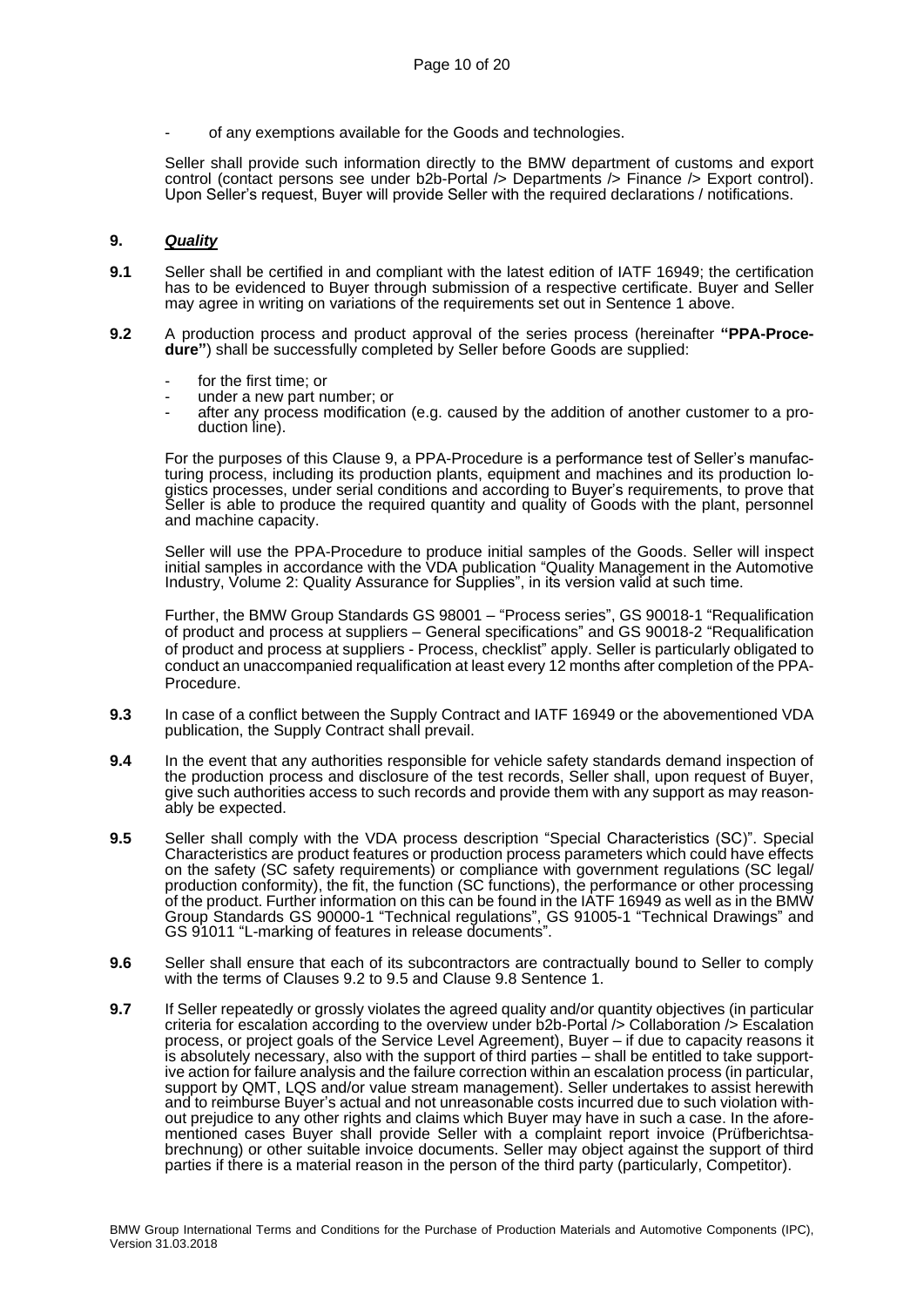- <span id="page-10-0"></span>**9.8** Any change of the production location or of the dispatch location of the Goods requires the prior written consent of Buyer; such may not be unreasonably withheld. Any costs which are incurred by Buyer due to the non-compliance with this provision or otherwise due to a change of location initiated by Seller, shall be borne by Seller. Seller will inform Buyer immediately of any relocations in its supply chain in the sense of Sentence 1 above or of any changes of sub-suppliers in its supply chain which are or become known to Seller.
- **9.9** In order to ensure product safety and to avoid product liability cases regarding the Goods, before the first delivery, Seller shall qualify a product safety officer (PSO) in its company for the respective production locations and designate such as current contact person in the b2b-Portal (Supplier Database).

#### **10.** *Warranty*

**10.1** Seller warrants that the Goods shall be free of defects according to the applicable law and particularly warrants that the Goods are suitable for the use intended under the Supply Contract, as yielded from the documents referenced in Clause [2.3.](#page-2-2) Seller further warrants that the Goods shall comply with all laws and regulations in the relevant sales markets related to the Goods.

In the event that Seller has entered into a valid warranty agreement applicable to Buyer's Purchase Order regarding the Goods, such warranty agreement shall apply in lieu of the following Clauses [10.2](#page-10-1) to [10.5.](#page-11-0) In all other cases the consequences of delivering defective Goods shall be governed by these Purchase Terms and Conditions.

In the case of any discrepancy or inconsistency between (1) the Supply Contract, (2) the warranty agreement and (3) these Purchase Terms and Conditions, the documents shall prevail over each other in the order of their aforementioned listing in this sentence.

- <span id="page-10-1"></span>**10.2** For all Goods the warranty period begins on the date of delivery and ends on the sooner of:
	- (i) the expiration of any warranty provided to end-customers of the Goods or of the products into which the Goods are incorporated; or
	- (ii) the fifth (5th) anniversary of the delivery date.

The provisions of this Clause [10.2](#page-10-1) are subject to any longer warranty period prescribed by the national law of any sales market into which Goods or products into which the Goods have been incorporated are supplied.

<span id="page-10-2"></span>**10.3** If a defect is discovered before the defective Good has left Buyer's production sites or that of an undertaking commissioned by Buyer, Seller shall be given the opportunity to remedy the defect or to replace the defective Goods before production commences, provided that any such remedy does not cause any delay in Buyer's production.

If Buyer cannot reasonably be expected to allow Seller to remedy the defect or to replace the defective Goods due to operational reasons (in particular reasons related to the time and sequence of assembly) or if Seller is not able to remedy or replace the defective Goods, then Buyer shall have the right either (i) to remedy the defect itself at Seller's cost or (ii) to have it remedied by a third party at Seller's cost or (iii) return or scrap the defective Goods at Seller's cost in accordance with the following terms.

Seller shall in the case of (iii), within the time frame prescribed in BMW Group Standard GS 95015 – "Requirements placed on the supplier's defect analysis and elimination for zero kilometer issues", communicate whether Buyer should return the affected Goods to Seller or scrap them. If Seller does not communicate its decision to Buyer within the abovementioned period, then Buyer will scrap them at Seller's cost. Further claims of Seller in this respect do not exist.

If Goods are repeatedly delivered in a defective condition, Buyer shall have the right to terminate the entire Supply Contract and/or a relating framework supply agreement, provided that Buyer has notified Seller in writing that the Goods are defective and Seller continues to supply defective Goods after such notification.

In each case described under this Claus[e 10.3,](#page-10-2) Seller shall indemnify Buyer against all damages and losses incurred by Buyer resulting from the delivery of defective Goods.

<span id="page-10-3"></span>**10.4** If a defect is discovered after the defective Good has left Buyer's production sites or that of an undertaking commissioned by Buyer, Seller shall indemnify Buyer against all damages and losses incurred by Buyer resulting from the delivery of defective Goods.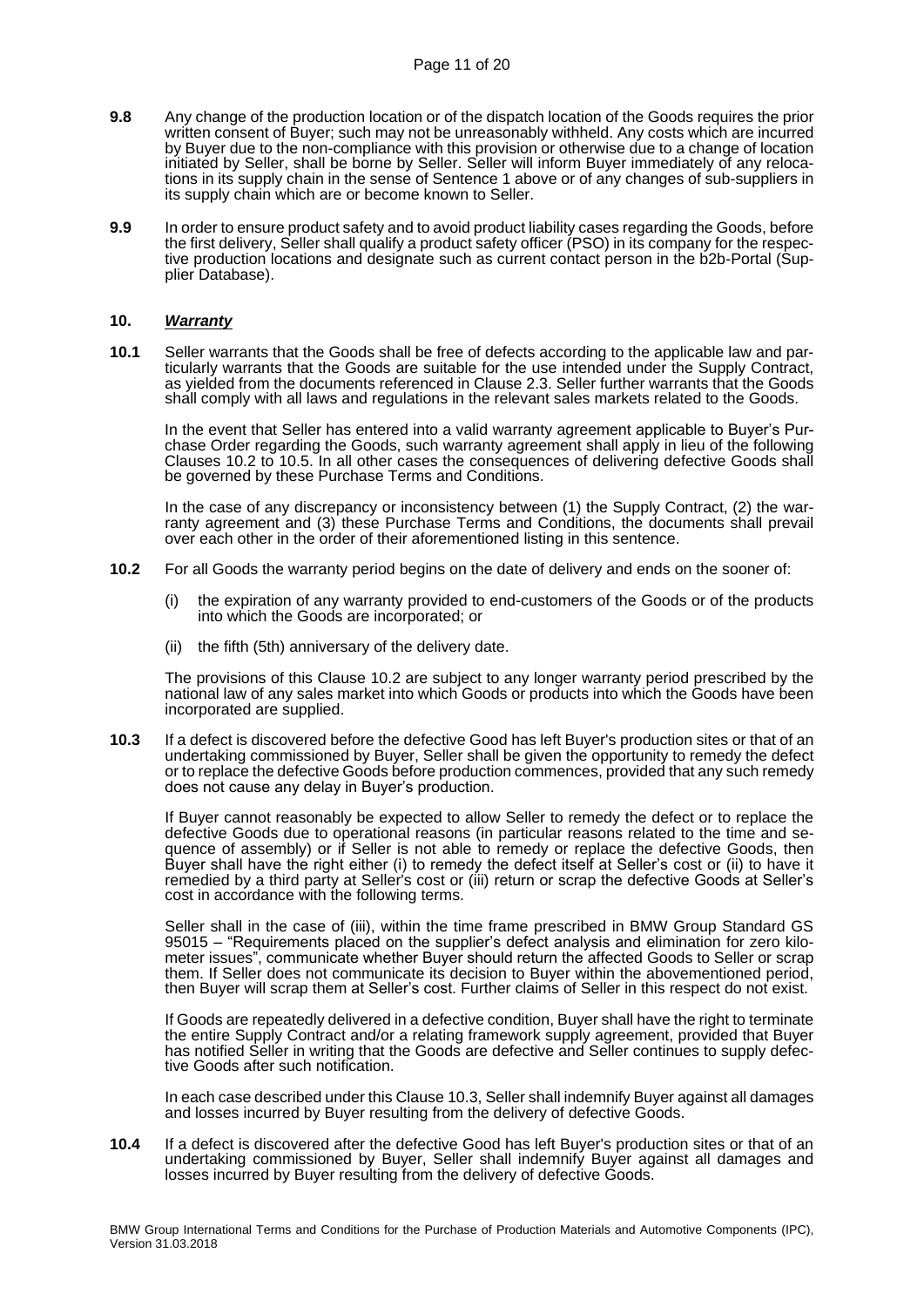<span id="page-11-0"></span>**10.5** Where possible, upon Seller's request, defective Goods within the meaning of Clause [10.4](#page-10-3) will be made available to Seller at Seller's cost.

# **11.** *Liability and Damage Compensation*

- **11.1** Unless otherwise provided by these Purchase Terms and Conditions Seller shall be liable for damages and losses incurred by Buyer caused by or arising out of any breach of Seller's obligations under the Supply Contract and/or a relating framework supply agreement. To the extent that Seller's liability according to the applicable statutory rules requires culpability, the relevant provisions shall remain unaffected.
- <span id="page-11-2"></span>**11.2** Seller shall indemnify, defend and hold Buyer and its Affiliated Companies harmless against all liabilities, costs, damages, losses and expenditures (including in- and out-of-court costs, and legal fees and expenses) occasioned by or arising out of any legal claim for death, personal injury and/or property damage, which results from or are attributable to (a) defective Goods; (b) Seller's breach of duty in the Supply Contract and/or a relating framework supply agreement; or (c) intent or negligence of Seller, or (d) failure to comply with any applicable law, statute, regulation, ordinance or notice.
- <span id="page-11-1"></span>**11.3** If Seller's employees, agents, subcontractors or other representatives (hereinafter **"Representatives"**) are on Buyer's premises, Seller shall be and is, without prejudice to Seller's liability for agents and other auxiliary persons according to applicable statutory rules, responsible for the acts and omissions of his Representatives on or in the proximity of Buyer's premises, and shall indemnify, defend and hold Buyer harmless against liability for damage to property or injury or death to persons (including in- and out-of-court costs, and legal fees and expenses) arising out of acts or omissions of the Representatives whether pursuant to performance on a Supply Con-tract or otherwise. The duty to indemnify in this Clause [11.3](#page-11-1) shall not apply insofar as the claim is caused by Buyer's negligence or intentional acts.
- **11.4** In the event that Seller delivers defective Goods and Buyer therefore conducts a recall of products into which the relevant Goods have been incorporated, due to legal obligation or upon consultation of relevant authorities, Seller shall hold Buyer and its Affiliated Companies harmless against liabilities, costs, damages, losses, claims and expenses (including in- and out-ofcourt costs, and legal fees and expenses) occasioned by or arising out of or attributable to such recall. While making a decision for such action to recall, Buyer will exercise reasonable discretion and duly consider Seller's interests.
- **11.5** In the event of a claim by a third party against Buyer (hereinafter **"Third Party Claim"**), which may be the subject of the indemnification provided for in this Clause 11, Buyer shall provide written notification thereof to Seller. Seller shall provide Buyer with such reasonable assistance in the defense and prosecution of claims as Buyer may request.
- **11.6** In the event of any claim by a third party against Buyer or one of its Affiliated Companies for death, personal injury and/or property damage alleging a defect in Seller's Goods or any product into which the Goods are incorporated, or alleging any breach of duty set out in Clause [11.2,](#page-11-2) Seller and Buyer shall in good faith, immediately attempt to reach an agreement specifying the terms under which Seller and Buyer would apportion responsibility and liability for the defense of any such Third Party Claim or suit as well as the financial burdens arising therefrom.
- **11.7** This Clause 11 shall nonetheless apply whether the stated costs, damages, losses, claims and expenses mentioned above are incurred by Buyer itself or its Affiliated Companies. However, Seller shall not be liable according to this Clause 11 insofar as the liabilities, costs, damages, losses, claims and expenses mentioned are caused by negligence or intentional acts of Buyer or one of its Affiliated Companies.
- **11.8** If Seller or one of its Affiliated Companies has culpably engaged in any agreement or other conduct with respect to the delivery of the contractual supplies, which constitutes an unlawful restraint of competition according to applicable antitrust rules (in each case determined by a final regulatory or judicial decision), then Seller shall pay to Buyer 8 % of the net invoice amount of the supplies affected by such violation of antitrust law as damages, unless Seller can prove that Buyer has suffered no or only lesser damage. This obligation shall survive termination or fulfillment of the Supply Contract and/or a relating framework supply agreement. Any other or further contractual or statutory claims of Buyer shall remain unaffected; in particular, Buyer may claim higher damage upon presentation of relevant proof.

# **12.** *Labelling of Goods; Advertising*

**12.1** Seller shall mark the Goods as Buyer requires.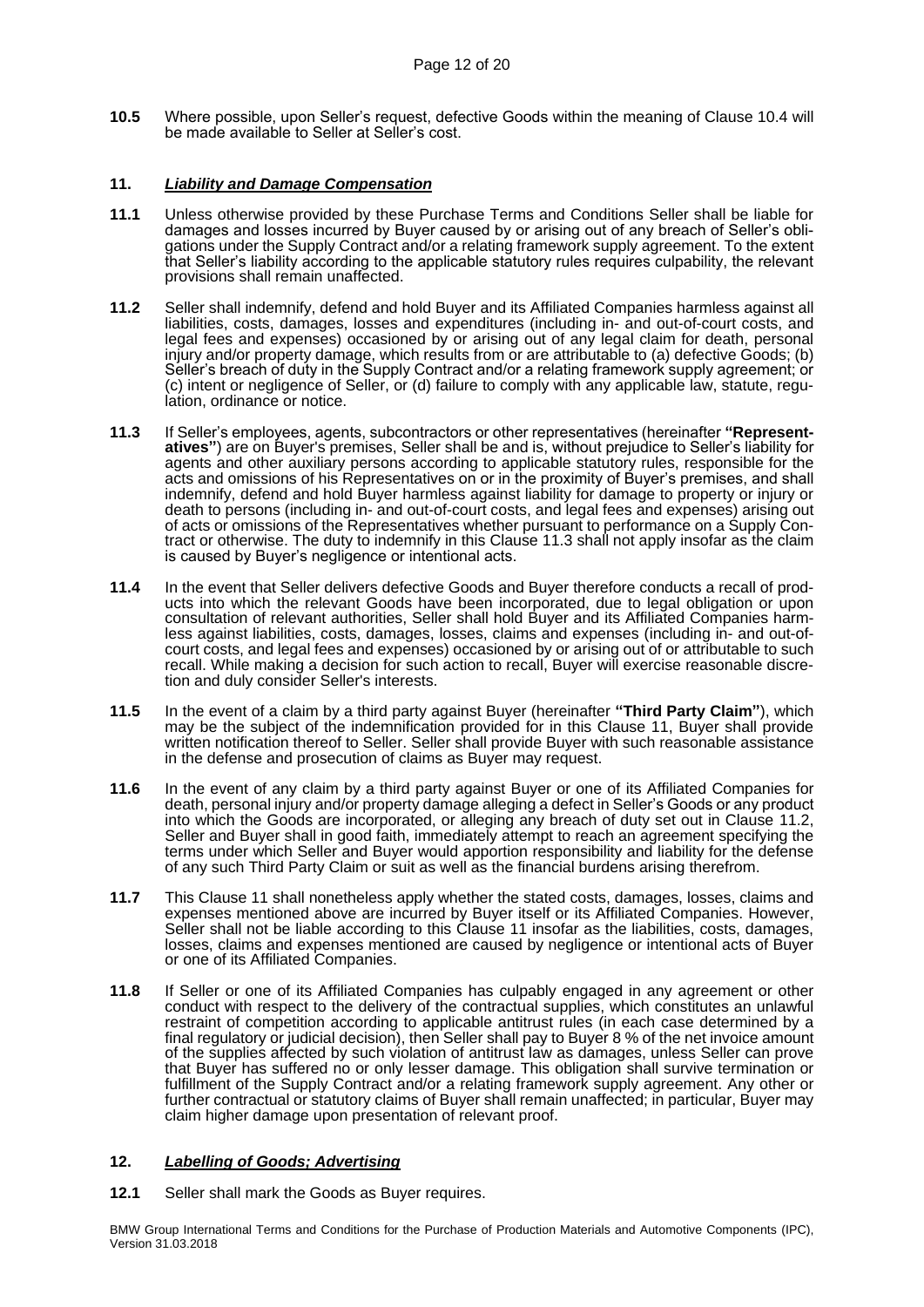- **12.2** Neither of the parties shall use any of the other party's proprietary names, logos, trade names, trademarks or service marks without the prior written consent of the party which owns or controls such proprietary names or trademarks.
- **12.3** Without Buyer's prior written consent, Seller shall not publish in any manner, through marketing or in any other means, that Seller has contracted with or has been supplying Goods to Buyer, unless such publication is required by mandatory law. In such case, Seller shall nevertheless timely inform Buyer prior to the statement concerned.

# **13.** *Tooling*

**13.1** Title to a Tooling shall pass to Buyer in accordance with the provisions of the respective Purchase Order. Seller shall mark the relevant Tooling as Buyer's property. If in the development of Tooling, Intellectual Property Rights or copyrights arise related to the Tooling, Buyer and its Affiliated Companies shall receive free of charge a fully paid-up, non-exclusive right to use said rights for their own purposes, which right shall be unlimited in terms of time and geography. To the extent that Seller's background Intellectual Property Rights are necessary in order to use the Tooling, Buyer shall hereby receive free of charge a fully paid-up, non-exclusive right of use with respect to such Tooling, which right shall be unlimited in terms of time and geography and which shall include the use by Buyer for the purposes of serial production and the corresponding use by its Affiliated Companies as well as by third parties on behalf of Buyer or its Affiliated Companies. The same applies to background know-how.

In the event of cancellation or termination for any reason of a Supply Contract for the supply of Tooling where, on the date of cancellation or termination, title to the Tooling is not vested in Buyer, Buyer may obtain title to such Tooling by paying to Seller (i) (for finished Tooling) the outstanding portion of the agreed total costs; or (ii) (for unfinished Tooling) such proportion of the outstanding costs as is represented by the costs actually incurred by Seller in the supply of the Tooling as of the date of cancellation or termination.

**13.2** Any and all Tooling owned by Buyer which is in Seller's possession or possession of Seller's Representatives (within the meaning of Clause [11.3\)](#page-11-1), shall remain the property of Buyer. Seller shall mark such Tooling as the property of Buyer and may not relocate it without the prior express written consent of Buyer. Such Tooling shall not be sold, assigned as security, pledged, mortgaged, charged or otherwise encumbered or disposed of without the express prior written consent of Buyer.

If a Tooling is provided by or completely financed by Buyer, such Tooling may not, without explicit prior written consent of Buyer, be used for the production of Goods for any party other than Buyer or its Affiliated Companies. If Buyer takes over a non-insignificant share in the product development costs for the Goods to be supplied and/or if Buyer contributes necessary Intellectual Property Rights or necessary know-how which Seller does not have at its disposal and which it cannot obtain under reasonable conditions, such contribution may not be used by Seller for the production of Goods for delivery to third parties without prior written consent of Buyer.

- **13.3** Seller shall prove adequate insurance coverage for the Tooling required for the supply of Buyer. Maintenance by Seller of such insurance coverage shall not affect Seller's liability under any Supply Contract and/or a relating framework supply agreement.
- **13.4** Seller shall treat all Tooling, regardless of ownership, with due care and diligence, constantly keeping it operational and in compliance with the latest design status. Seller shall be responsible in particular for the correct and accurate dimensions of the Tooling, particularly of gauges. Buyer agrees to support Seller in examining and correcting the gauges made available to Seller, insofar as such items are not used as check gauges.
- **13.5** Unless otherwise agreed in writing, the cost for the continuing repair, maintenance and readiness of the Tooling in unobjectionable condition shall be borne by Seller in all respects.
- **13.6** Buyer is entitled to demand surrender of Tooling which it owns, however Buyer will enable Seller to retain Tooling to the extent to which Seller requires the same for executing a Purchase Order for Buyer. In all other cases Seller shall be obliged forthwith upon the request of Buyer to surrender the Tooling owned by Buyer.
- <span id="page-12-0"></span>**13.7** Regardless of ownership, Seller shall maintain Tooling used to manufacture Goods in good working condition for the continued supply of Goods for a period of fifteen (15) years following the end of Seller's supply of the Goods for Buyer's serial production. Irrespective of such, each Tooling owned by Buyer may only be scrapped with prior written consent of Buyer. Seller shall ensure that all subcontractors are contractually bound to adhere to the requirements under this Clause [13.7.](#page-12-0)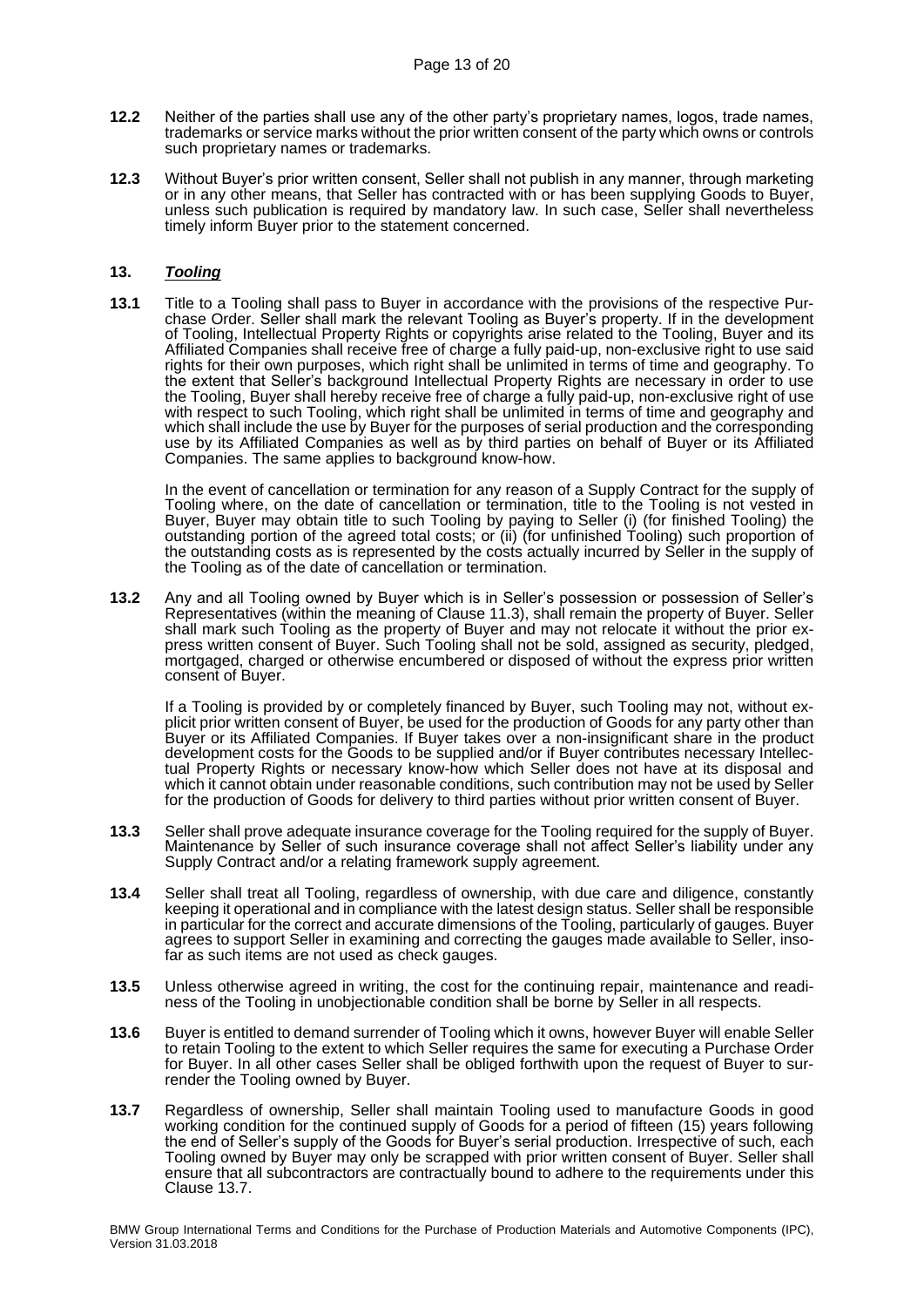**13.8** Following receipt of a Purchase Order for Tooling issued by Buyer, Seller shall without undue delay provide Buyer with all available information regarding such Tooling as required in the BMW "Quotation Analysis Form" (QAF) and the BMW "Tooling Analysis Form" (WAF).

By no later than the time that initial samples of the Goods are produced by means of such Tooling for the PPA, Seller shall provide Buyer with (1) information concerning such Tooling as required in the QAF and in the WAF, (2) drawings and CAD-data (as a 3D-data-model in a format customary in the industry) of such Tooling and (3) a complete list of such Tooling and a document identifying the exact location of such Tooling.

## **14.** *Spare Parts*

<span id="page-13-0"></span>**14.1** Whether or not a Supply Contract remains in effect, Seller will at the request of Buyer provide Buyer or its designated third parties with sufficient quantities of Goods for use as spare parts for a period of fifteen (15) years following the end of Seller's supply of the Goods for Buyer's serial production (End of Production, EOP) or for such lesser period of time as Buyer shall determine in writing. Seller shall ensure that its subcontractors comply with this Clause [14.1.](#page-13-0)

One year before expiration of the abovementioned deadline, Seller shall submit proposals in writing to BMW for an economically reasonable supply of spare parts for the time afterwards (hereinafter **"Classic Supply"**). Seller's proposals shall be based on Buyer's estimated future demands, which will be provided to Seller by Buyer upon written notice. Seller's proposals should contain a reasonable offer for an all-ime stocking on the basis of the last valid spare parts price or further supply at comparable and reasonable conditions. Seller shall inform Buyer in good time before the intended scrapping of Seller-owned Tooling required for the Classic Supply at email-address [forecasts.classicparts@bmwgroup.com.](mailto:forecasts.classicparts@bmwgroup.com)

- **14.2** During the term of a Supply Contract for Buyer's serial production, the price of the Goods used as spare parts shall be equal to the serial price agreed in the Supply Contract. During the extended term as set out in Claus[e 14.1,](#page-13-0) the price shall be separately negotiated by the parties in accordance with Clause [14.4.](#page-13-1)
- **14.3** Buyer and its Affiliated Companies shall be entitled to purchase Goods used as spare parts directly from Seller's subcontractors or from any other third party.
- <span id="page-13-1"></span>**14.4** Seller shall comply with the requirements stated in the BMW Group Standard GS 90022 "Process chain spare parts". For Goods for which a shelf life is agreed between Buyer and Seller, the BMW Group Standard GS 90034 "Marking of Parts – Marking of shelf life" applies.

## **15.** *Intellectual Property Rights and Copyrights*

- <span id="page-13-2"></span>**15.1** Seller shall indemnify, defend and hold Buyer as well as its Affiliated Companies harmless from and against all liabilities, costs, damages, claims and expenses (including in- and out-of-court costs, and legal fees and expenses, as well as any settlement of such claim or action) incurred by Buyer in respect of any claim or action brought by any third party against Buyer that the Goods or their use by Buyer or Buyer's customer infringe third party Intellectual Property Rights. Notwithstanding the foregoing, Seller shall not be liable to the extent that the infringement results from the manufacture of the Goods in accordance with the instructions received from Buyer and Seller taking the level of care that is customary in the industry could not have known that following these instructions would have resulted in an infringement of a third party's Intellectual Property Right.
- **15.2** The parties will inform each other forthwith of all such third party infringements or allegations of third party infringements of which they become aware. At Buyer's option, Buyer may select its own legal representation subject to the approval of Seller. Such approval shall not to be unreasonably withheld in the defense of any such claims or actions. Seller will assist Buyer in its investigation, defense or handling of any such claim, including by providing any documents needed by Buyer to defend the action. If Buyer determines that it may be desirable for Seller to intervene in any action, Seller shall consult with Buyer and consider any reasonable request that Seller intervene in the action. However, the decision to intervene in an action remains Seller's sole decision.

If Buyer selects its own legal representation, Seller's indemnification obligation under Clause [15.1](#page-13-2) extends to the reasonable costs and fees associated with such representation. If Buyer does not select its own legal representation, Buyer will give Seller sole conduct of the defense of any such claims or actions.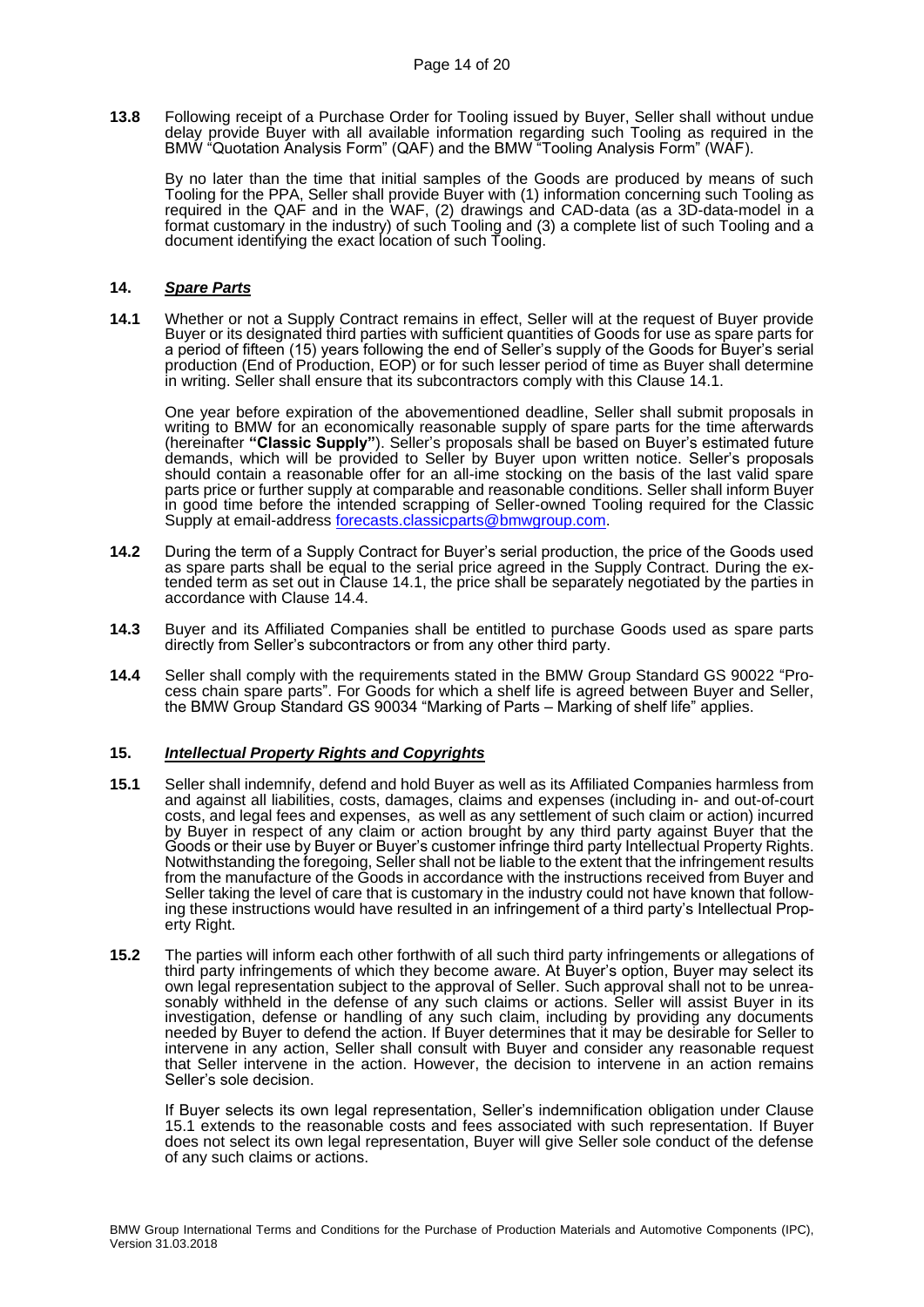- **15.3** Upon Buyer's request, Seller shall specify any and all Intellectual Property Rights and copyrights known or becoming known to it, which are used in the design or manufacture of, or which otherwise affect or relate to the Goods.
- **15.4** In the event of a claim of infringement of any third party rights that is communicated to Seller, Seller shall take all necessary steps to secure a non-infringing source of supply for Buyer, which may involve securing the required licenses (if any), redesign of the Goods (subject to any contract requirements and qualification obligations), or other adequate steps.

# **16.** *Electronic Data Interchange ("EDI")*

Seller shall comply with the requirements set out in Buyer's EDI implementation guidelines.

Seller shall ensure that the communication between the mail servers of Buyer and those of Seller is transacted via mandatory transport layer security (mandatory TLS), to the extent otherwise is not agreed with Buyer.

# <span id="page-14-0"></span>**17. Information Security**

- **17.1** The software used or delivered in connection with a Supply Contract may not contain any features which Seller could have detected in accordance with the state of the art and which endanger the integrity, trustworthiness and availability of the contractually agreed Goods (particularly software), other hard- and/or software, or data, in particular no feature
	- for unwanted transmission/extraction of data,
	- for unwanted change/manipulation of data or process logic, or
	- for unwanted insertion of data or unwanted feature enhancements.

**"Unwanted"** in this sense is a feature which

- Buyer did not request,
- Seller did not offer in its concrete description of the feature and its effects, and
- which Buyer also did not accept in writing in the individual case.

**"Data"** in the meaning of this Clause [17](#page-14-0) is information which is stored or transmitted either electronically, magnetically, or otherwise not immediately perceptible.

- **17.2** Seller shall secure Buyer's Data and its own Data which is necessary for the delivery of the Goods in accordance with the state of the art against unauthorized access, modification, destruction and other misuse (hereinafter **"Information Security"**). In particular, Seller shall strictly seperate and handle seperately Buyer's Data (with the exception of email communication) from Data from other customers, and employ appropriate protective mechanisms against access by other customers to such Buyer's Data.
- <span id="page-14-1"></span>**17.3** Depending upon the type and protection requirements of the affected Buyer Data, or the significance of the Goods' delivery by Seller for the business operations of BMW Group, Buyer can demand from Seller an appropriate level of security measures as well as proof as prescribed by BMW of an appropriate Information Security level within Seller's operations; in particular such proof could take the form of presenting the applicable certificate (e.g. ISO/IEC 27001 "Information technology – IT Security process – Informations Security Management Systems – Requirements") or by certification according to the VDA Model "TISAX" ("Trusted Information Security Assessment Exchange"). The parties may agree an appropriate deadline for the first-time certification of a site according to "TISAX".
- **17.4** Seller shall ensure that no possibly damage-causing software (e.g. virus, worms or trojans) be used in connection with the Supply Contract, e.g. in included drivers or firmware. Seller shall check such in accordance with the state of the art and Seller, upon request by Buyer, shall confirm in writing that upon such check Seller found no indications of damage-causing software.
- <span id="page-14-2"></span>**17.5** Should Seller obtain knowledge of an incident which involves breach to the Information Security (e.g. security gaps, Data loss, malfunctions, endangerment, attack by damage-causing software, Data misuse) and which could concern Buyer, in particular in the form of unauthorized access by third parties to Buyer's Data (e.g. Data leak or cyber attack), or if there are indications for Seller which upon reasonable assessment justify the suspicion of such incident, then Seller shall, without undue delay and free of charge,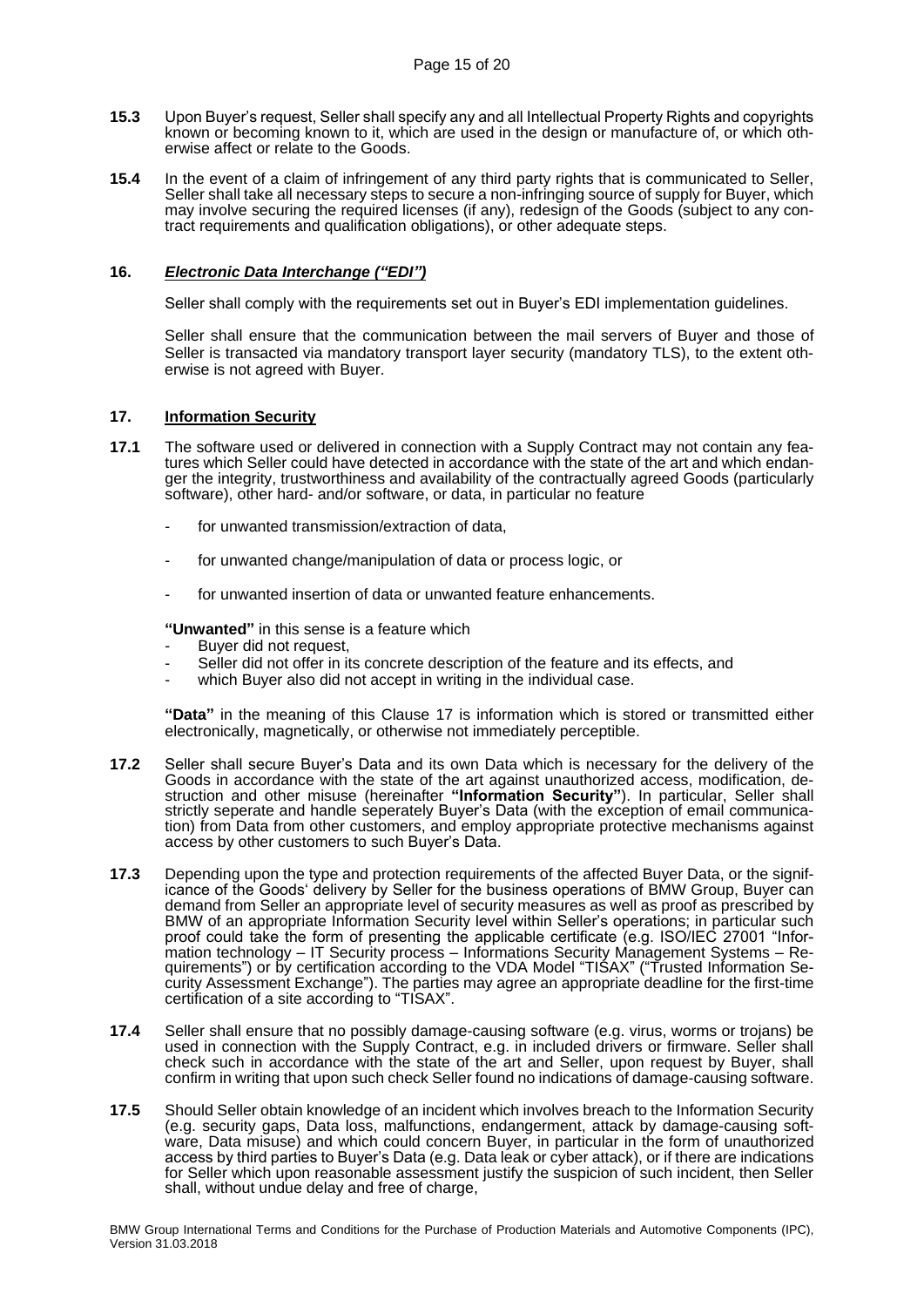- inform BMW of such, and
- take all necessary steps to clarify the matter and limit the damage, as well as support BMW hereby, and
- support BMW in the recovery of the Data if the violation to the Information Security causes a disruption or delay of the Goods' delivery, a decrease in the operations efficiency or the loss of Data, and
- upon request by BMW, provide a security report for a specified period. The necessary content of such report shall be in particular, results of the security checks identified, Information Security risks, as well as identified Information Security incidents and their handling, as well as,
- upon request, enable BMW to confirm for itself compliance with the Information Security and the agreed Data protection and security guidelines (hereinafter **"Audits"**). Seller shall tolerate the Audits and cooperate, for example by providing information, to the extent such is necessary for the Audits. Clause [22.5](#page-18-0) applies accordingly. Buyer is authorized to have the Audits conducted by a qualified external company bound by confidentiality regarding third parties, unless such company is a Competitor of Seller. Statutory control and information rights of Buyer are not hereby restricted or excluded; as long as no proof in accordance with Clause [17.3](#page-14-1) is present, BMW may demand an Audit even in the absence of an incident/suspicion of the presence of an incident in accordance with Claus[e 17.5.](#page-14-2)
- **17.6** Before the first delivery, Seller shall notify Buyer via the b2b-Portal (Supplier Database) of a central contact person for Information Security, and inform of any changes without undue delay.
- **17.7** Seller shall ensure that through appropriate contractual regulations, its subcontractors are contractually bound to Seller to comply with the provisions of this Clause [17.](#page-14-0)

# <span id="page-15-0"></span>**18.** *Confidentiality*

- **18.1** Seller and Buyer shall handle confidentially all information which in the scope of their business relationship is disclosed directly or indirectly from the respective other party or from a party's Affiliated Company. In particular, Seller and Buyer each undertake to neither give such information to third parties nor otherwise make such acccessible in any other way, and to take all reasonable precautions in order to prevent access by third parties. Seller and Buyer shall each ensure that their Affiliated Companies which receive information in the scope of this project, likewise comply with this provision. The employees of a party are not considered third parties in the meaning of this provision as long as they are bound by confidentiality obligations equivalent to this Clause [18](#page-15-0) (e.g. due to their employment contract).
- **18.2** If and to the extent that it becomes necessary in the scope of their business relationship (**"Needto-know-principle"**), Seller and Buyer may forward information to
	- a) their Affiliated Companies and
	- b) third parties which in each case are contractually bound to such party, in connection with the Supply Contract, if such is not excluded in the individual case for certain information,

provided the recipient is not a Competitor of the other party and to the extent permitted by law.

Each party shall ensure that prior to the forwarding of information the recipient is bound by obligations equivalent to this Clause [18](#page-15-0) and will comply with such.

- **18.3** The confidentiality obligations of this Clause [18](#page-15-0) do not apply if and to the extent that information
	- a) is or becomes publicly known without breach of these obligations, or
	- b) was legally acquired by a third party, or
	- c) was already known by the receiving party, or
	- d) must be disclosed based upon a mandatory judicial, regulatory, or statutory regulation, provided that the disclosure shall be made as limited as possible and the receiving party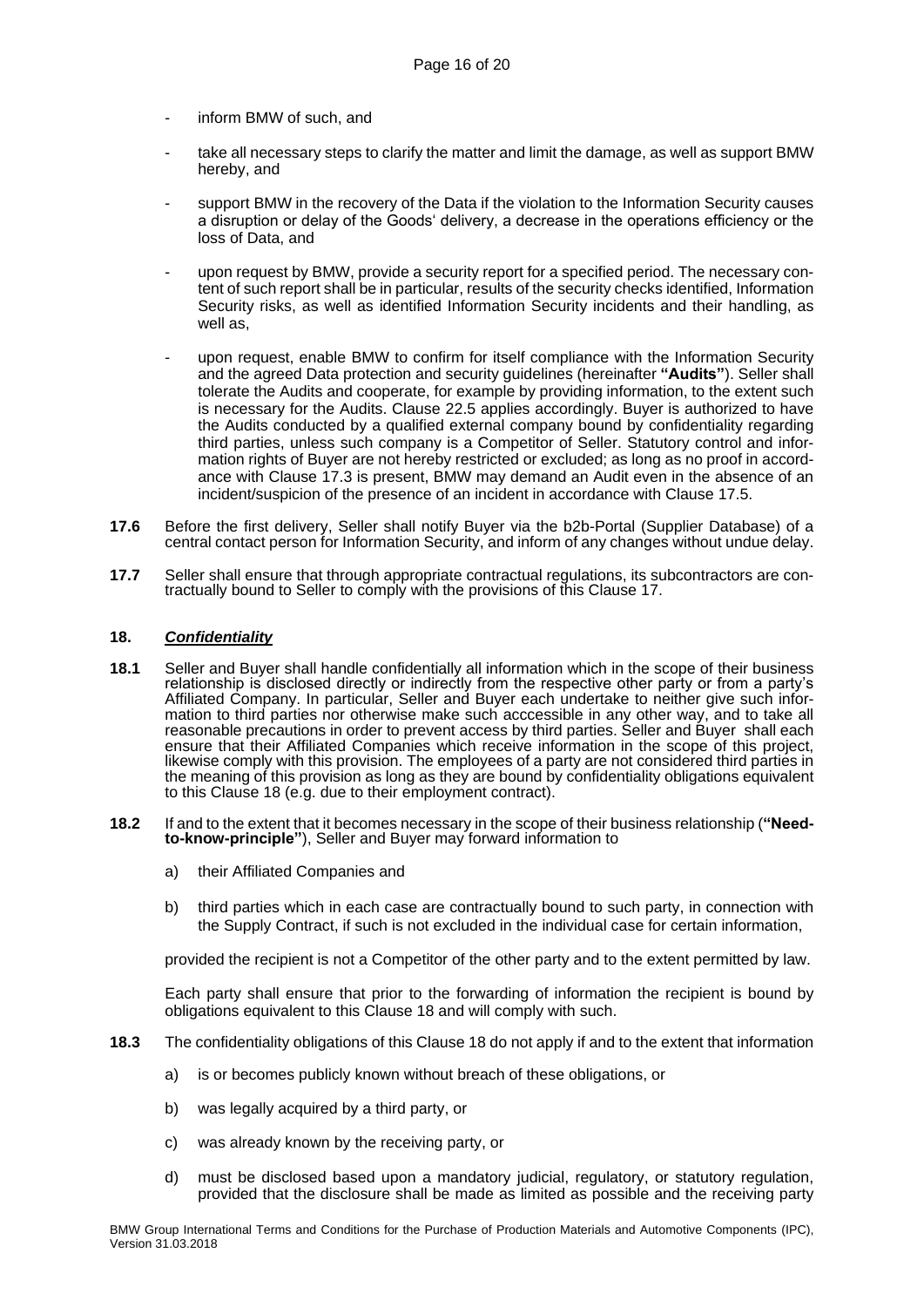shall inform the other party in writing prior of the intended disclosure unless such is not reasonable, or

e) was independently developed by the receiving party without use of or reference to the information of the other party.

Whichever party claims one or more of the abovementioned exceptions must prove the underlying factual basis.

**18.4** Provided otherwise is not agreed, the confidentiality obligations of the parties under this Clause [18](#page-15-0) continue to apply for a period of three years following the end of each last Supply Contract.

# **19.** *Insurance*

- **19.1** Seller shall at its own expense, obtain and maintain business liability insurance as well as product liability insurance and a vehicle recall insurance of adequate coverage in line with industry norms, with a reputable and financially solvent insurance company. Such insurance shall cover Seller's liability towards Buyer and third parties to the necessary extent. At any time upon Buyer's request, Seller shall immediately provide Buyer with proof of the existence of and the extent of coverage of such insurance.
- **19.2** Existence of any insurance contract shall not limit Seller's obligation under any clause of these Purchase Terms and Conditions.
- **19.3** Where not otherwise required pursuant to any applicable Incoterm under Clause [5,](#page-5-3) Seller shall oblige any carrier engaged by Seller to insure his carrier's liability.

## <span id="page-16-0"></span>**20.** *Environment*

**20.1** While performing under the Supply Contract Seller shall use the necessary resources (in particular materials, energy and water) efficiently and shall reduce the environmental impact (in particular with respect to waste, wastewater, air pollution and noise) to a minimum. This also applies to logistics and transportation expenses.

For the quantitative assessment of Seller's resource efficiency Seller shall upon Buyer's request, provide the following information relating to the total annual scope of orders placed by and supplied to Buyer and its Affiliated Companies:

- Total energy consumption in MWh;
- CO<sup>2</sup> emissions from energy generated in-house and externally in metric tons;
- Total water consumption in m<sup>3</sup>;
- Process wastewater in  $m^3$ ;
- Waste for disposal in metric tons;
- Waste for recycling in metric tons;
- VOC emissions (volatile organic compound) in metric tons.
- **20.2** Additionally, upon Buyer's request Seller shall provide data for a life cycle assessment relating to Goods or parts thereof (including data with regard to the materials input) according to the data collection format for life cycle assessment of the VDA.
- **20.3** At the latest by start of production (SOP), Seller shall establish and maintain a certified environmental management system in accordance with the requirements of "ISO 14001" or a recognized and certified environmental management system derived therefrom, and provide evidence to Buyer by submission of a corresponding certificate. Buyer and Seller may agree in writing to deviations from the requirements of Sentence 1.
- **20.4** Seller shall comply with the requirements of the BMW Group Standard GS 93024 "Recyclingoptimized vehicle design" during the entire life cycle of the Goods. Upon Buyer's request a recycling concept has to be provided.
- **20.5** Goods made of polymer materials or metals, or Goods with metal coatings, shall bear identification markings in accordance with the relevant standards (VDA Material Data Sheet 260 "Vehicle components - Marking of material" and/or BMW Group Standards GS 91001 "Marking of parts with trademark and part identification data" and GS 91003 "Marking of parts - Marking of materials").
- **20.6** Polymer materials contained in Goods shall throughout the entire life cycle of the Goods, comply with the BMW requirements according to specification (particularly, project specification) derived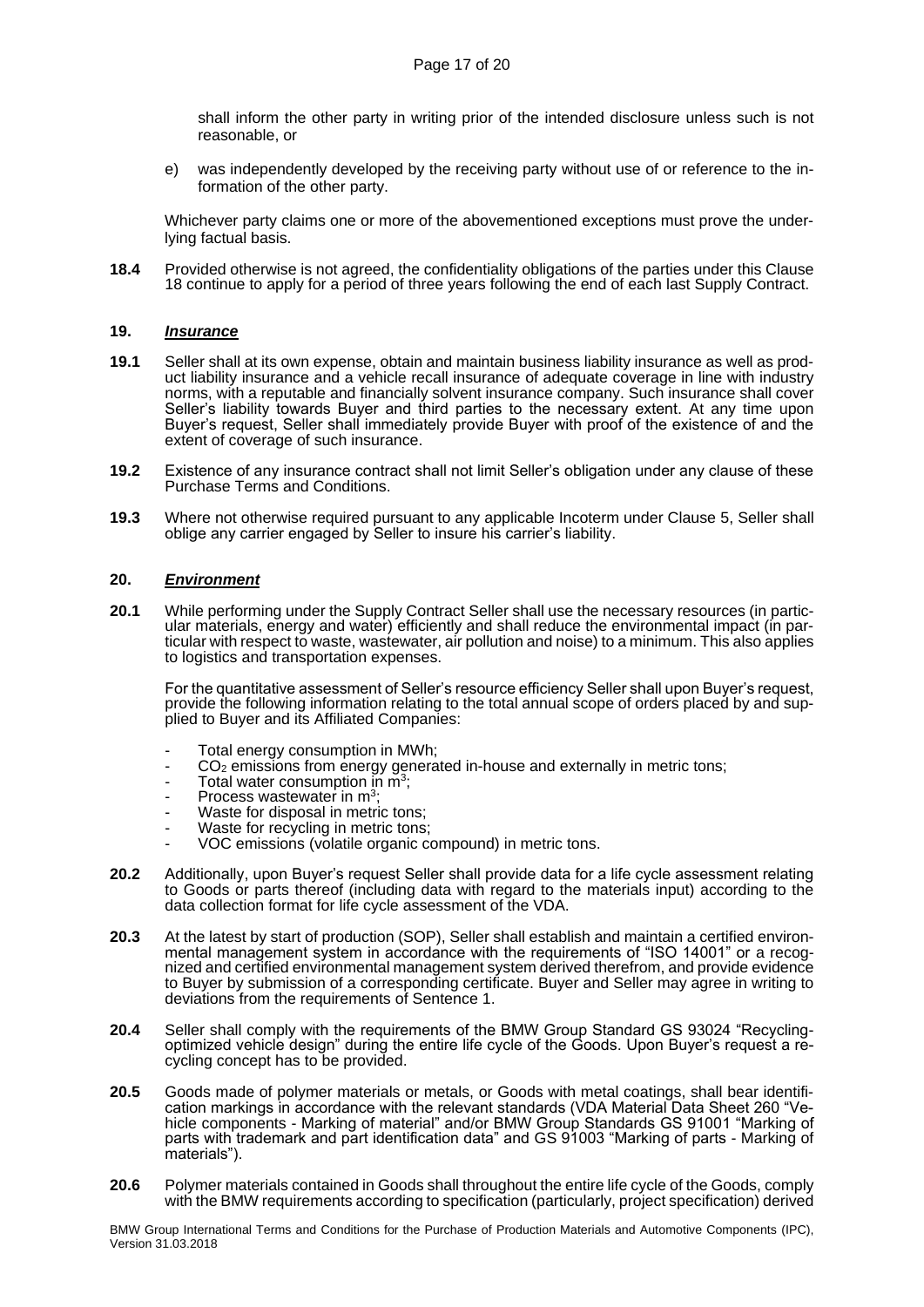from the applicable statutory targets and standards for hydrocarbon emissions of vehicles. The production processes for Goods shall be adapted to comply with such requirements.

- **20.7** Seller shall comply with the requirements stated in BMW Group Standard GS 93008 (1 to 4) "Substances of concern" throughout the entire life cycle of the Goods.
	- a) Seller is responsible for registration and where necessary, authorization or notification of chemical substances contained in Goods in accordance with the statutory requirements that apply to the concerned market (e.g. according to Regulation (EC) No. 1907/2006 (REACh), EU). In the event that a chemical substance being imported falls within the area of applicability of a relevant law, Seller assumes responsibility for all obligations named above and all associated expenses.
	- b) For the respective Goods, Seller shall provide the required data as according to BMW Group Standard GS 93008-1 "Substances of concern – Materials and components, Prohibited and declarable substances" for the constituent substances/materials in the International Material Data System IMDS [\(http://www.mdsystem.com\)](http://www.mdsystem.com/). The data provision forms an integral part of the scope of supply and Seller shall comply therewith. This applies for e.g. to serial development, type approval and initial sampling inspection for PPA.
	- c) In the event that Goods are chemical substances, mixtures or materials, Seller shall provide Buyer with "safety data sheets" for such Goods.
	- d) For Goods which are labeled as dangerous goods for transport according to international dangerous goods regulation (e.g. ADR/RID, IMDG, ICAO/IATA), e.g. airbags, Seller shall provide Buyer with safety information, for example in accordance with VDA recommendation 11-007.
	- e) If the Goods are raw materials then Seller shall ensure according to the state of the art and in compliance with the applicable thresholds, that such are free from radioactivity or radioactive contamination and ionizing radiation. For this purpose, upon request by Buyer, Seller shall conduct corresponding measurements and disclose their results.
- **20.8** Seller shall ensure that all of its subcontractors are contractually bound to comply with the terms of this Clause [20.](#page-16-0)

## <span id="page-17-0"></span>**21.** *Social Responsibility*

- **21.1** For Buyer it is of paramount importance that corporate activities take account of the social responsibility to employees and to society as a whole. This applies both to Buyer itself and to its suppliers. Buyer and Seller acknowledge their compliance with the adopted principles and rights set by the International Labour Organization (ILO) in its "Declaration on fundamental principles and rights at work" (Geneva 06/98), the Directives of the UN Initiative Global Compact (Davos, 01/99) and the UN Guiding Principles on Business and Human Rights (2011). The following principles are of particular importance:
	- Preservation of human rights,
	- Elimination of forced, compulsory, and child labor,
	- Positive and negative freedom of association,
	- Elimination of discrimination on the basis of gender, race, origin, religion or belief, membership of a trade union or the like, handicap, age, sexual identity, nationality, marital status, political affiliation, veteran status, or other characteristics protected by local laws.
	- Compliance with occupational safety and health requirements,
	- Protection from individual arbitrary personnel measures,
	- Maintenance of employability by training and continuing education,
	- Maintenance of adequate social working conditions,
	- Provision of conditions that enable employees to enjoy a reasonable standard of living,
	- Remuneration, which permits employees to secure their livelihoods including their social and cultural participation,
	- Implementation of equal opportunities and family-friendly policies,
	- The protection of indigenous rights,
	- Ban on bribery and extortion,
	- Compliance with current laws and regulations.

In view thereof, Seller shall take adequate measures in order to prevent corruption offenses within its company.

It shall be Seller's responsibility to cause all and any of its subcontractors to act in accordance with the regulations of this Clause [21.](#page-17-0)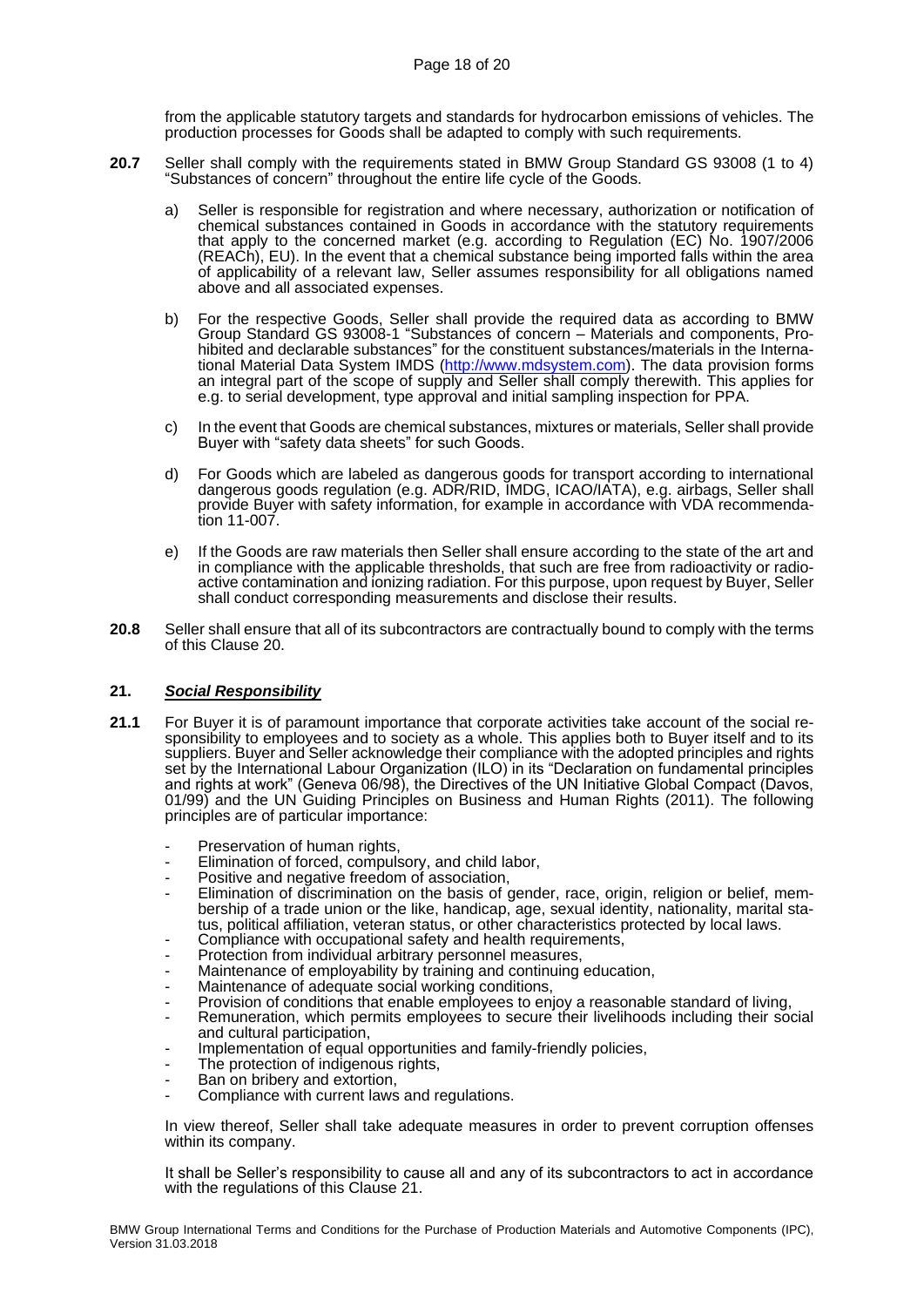**21.2** Seller shall at the latest by start of production (SOP), implement, operate and prove to Buyer by presentation of a corresponding certificate, a certified occupational health and safety management system in accordance with "OHSAS 18001" or "ISO 45001" or a recognized and certified occupational health and safety management system derived therefrom. Buyer and Seller may agree in writing on deviations from the requirements of Sentence 1.

# **22.** *General Provisions*

- **22.1** No amendment, modification, termination or waiver of any provision of these Purchase Terms and Conditions or of any Supply Contract, and no consent to any deviation by either party therefrom, shall under any circumstances be effective unless the same shall be in written form and signed by both parties, and then such waiver or consent shall be effective only in the specific instance and for the specific purpose for which given. No notice to or request to Seller in any event, case or occurrence, shall of itself entitle Seller to any other or further notice or request in any similar or other circumstances.
- **22.2** The headings of the various clauses of these Purchase Terms and Conditions are solely for convenience and shall not be used for the purposes of interpretation.
- **22.3** If any provision in whole or part of this Purchase Terms and Conditions is held by any competent court or authority to be invalid or unenforceable, such shall be deemed severed and omitted so that the validity of the remaining portions hereof remain unaffected. If required, Buyer and Seller shall replace such invalid or unenforceable provision with a valid and enforceable provision having similar economic consequences, provided that the content of the Purchase Terms and Conditions is not materially altered.
- **22.4** No course of dealings between Seller and Buyer or any delay or omission of Seller or Buyer to exercise any right or remedy granted under these Purchase Terms and Conditions shall operate as a waiver of such rights. Every right and remedy of Buyer provided herein shall be cumulative, concurrent and in addition to any other rights and remedies available at law or in rules of equity under the applicable legal system.
- <span id="page-18-0"></span>**22.5** Upon forty-eight (48) hours notice, Buyer shall be entitled to have access to Seller's premises during normal business hours and without interfering with Seller's business in order to inspect all documents, instruments, books and records relating to any Supply Contract or the Goods which are subject of such Supply Contracts, or to Seller's manufacturing process. The right of access shall be limited to those areas which are necessary for this purpose and confidentiality obligations which may exist towards third parties shall be respected. Save as provided in Clause [9.5,](#page-9-1) Seller agrees to maintain all such records for at least ten (10) years after the last delivery of the Goods to Buyer. Such is not the case where otherwise agreed or where a longer period is required by law.
- **22.6** Seller shall not assign the rights or the duties of any Supply Contract and/or a relating framework supply agreement, in whole or in part to any third party without the prior written consent of Buyer.
- <span id="page-18-1"></span>**22.7** To the extent allowed by law, Seller shall at any time, upon reasonable prior written notice, provide BMW with suitable information (in particular quarterly, semi-annual and annual financial statements together with related final reports including appendices and information on key business indicators) required for evaluating the current economic and financial situation of Seller regarding its continuing ability to supply. BMW is obligated to keep this information strictly confidential, unless the respective information is publicly available or becomes available without BMW's fault.
- <span id="page-18-2"></span>**22.8** Upon written request by BMW, Seller shall share information on non-financial indicators such as environment, employee, and social concerns, attention to human rights and combating corruption and bribery as well as the underlying strategies and processes according to recognized standards, e.g. in the form of a sustainability report in accordance with GRI or DNK compliance declaration. If due to statutory requirement Seller is obligated to inform on its non-financial performance indicators, then the forwarding of such corresponding report will suffice.
- **22.9** Seller warrants that the information provided with regard to its economic and financial situation as per Clause [22.7](#page-18-1) as well as in reference to its non-financial performance indicators according to Clause [22.8](#page-18-2) is accurate, complete and – with regard to any date referred to in the documentation or information – current and fairly represents its actual economic, financial and non-financial condition. Seller warrants that all financial statements of Seller have been/are prepared in accordance with accounting principles generally accepted in its jurisdiction.
- **22.10** Seller warrants that at the time of the conclusion of the Supply Contract it has not filed an application for the institution of insolvency proceedings, and that there is no indication that such